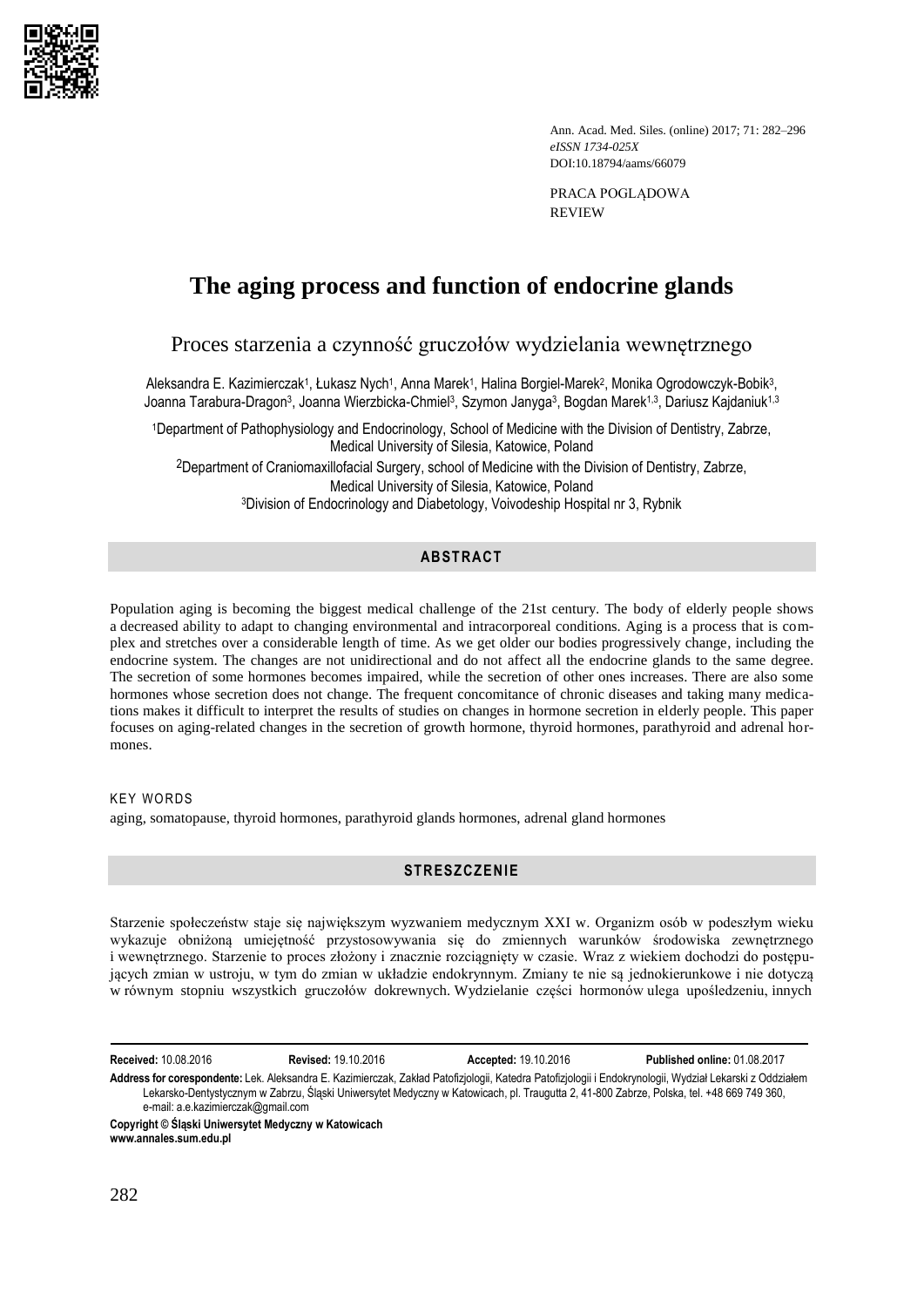

zwiększa się, są również takie, których wydzielanie nie ulega zmianie. Ze względu na częste współistnienie chorób przewlekłych i przyjmowanie wielu leków interpretacja wyników badań dotyczących zmian hormonalnych u osób w wieku podeszłym jest trudna. W niniejszym opracowaniu uwagę skupiono na zmianach związanych z wiekiem w wydzielaniu hormonu wzrostu, hormonów tarczycy, przytarczyc i nadnerczy.

#### SŁOWA KLUCZOWE

starzenie, somatopauza, hormony tarczycy, hormony przytarczyc, hormony nadnerczy

# **INTRODUCTION**

Population aging is becoming the biggest medical challenge of the 21st century. Aging is a complex and constantly progressing process. The body of elderly people shows a decreased ability to adapt to changing environmental and intracorporeal conditions, which is caused by changes in the structure and function of many organs and systems. As we get older our bodies progressively change, which also includes the endocrine system.

# **Growth hormone**

The blood level of growth hormone (GH) changes considerably throughout human life. Up to the time of puberty, GH remains at a relatively constant, low level. The highest levels of this hormone are observed in the puberty period, which corresponds to rapid somatic growth [1,2]. Then the secretion of GH decreases gradually over time. The decrease in secretion begins as early as in our late 30s. There is evidence that each life decade in men corresponds to a decrease in GH secretion by around 14% [3]. Night peaks in GH secretion are less expressed in adults than in children and young people [4]. It should be noted that the negative impact of aging on GH secretion is 2 times more expressed in men than in premenopausal women of roughly the same age [5]. Studies show that GH blood levels in persons aged 65–85 can be even lower by half than in young people [6,7]. The progressive decrease in GH secretion is referred to as somatopause [8,9].

The decrease in GH secretion with increasing age can be caused by a decrease in somatoliberin secretion – also known as the growth hormone-releasing hormone (GHRH) and ghrelin, an increase in somatostatin (STT) secretion as well as changes in GH receptors [10]. GH secretion regulation is affected by neurotransmission changes in the hypothalamic-pituitary system. The decrease in the GHRH level and increase in the SST level can be caused by impairing catecholaminergic (adrenergic and dopaminergic) transmission. In elderly people dopaminergic transmission, normally intensifying GH secretion by inhibiting SST release, is decreased. The decrease in adrenergic ten-

# **WPROWADZENIE**

Starzenie się społeczeństw staje się największym wyzwaniem medycznym XXI wieku. Jest procesem złożonym i stale postępującym. Organizm osób w podeszłym wieku wykazuje obniżoną umiejętność przystosowywania się do zmiennych warunków środowiska zewnętrznego i wewnętrznego, co wiąże się ze zmianami w strukturze i funkcji wielu narządów i układów. Wraz z wiekiem dochodzi do postępujących zmian w ustroju, w tym do zmian w układzie endokrynnym.

## **Hormon wzrostu**

Stężenie hormonu wzrostu (GH) we krwi podlega istotnym zmianom w ciągu życia człowieka. Do okresu pokwitania GH utrzymuje się na względnie stałym, niskim poziomie. Najwyższe stężenia tego hormonu obserwuje się w okresie dojrzewania, co odpowiada szybkiemu rozwojowi somatycznemu [1,2]. Następnie, wraz z upływem lat, dochodzi do stopniowego zmniejszania wydzielania GH, które zaczyna się już przed 40 r.ż. Udokumentowano, że u mężczyzn każda kolejna dekada życia oznacza zmniejszenie wydzielania GH o ok. 14% [3]. W życiu dorosłym nocne piki wydzielania tego hormonu są mniej wyraźne niż w dzieciństwie i młodości [4]. Należy zaznaczyć, że negatywny wpływ starzenia się na wydzielanie GH jest dwukrotnie bardziej zaznaczony u mężczyzn niż u kobiet przed menopauzą w podobnym wieku [5]. Badania wykazują, że stężenia GH u osób w wieku 65–85 lat mogą być nawet o połowę niższe niż u osób młodych [6,7]. Postępujący spadek wydzielania GH nazywany jest somatopauzą [8, 9].

Przyczynami zmniejszenia wydzielania GH wraz z wiekiem mogą być obniżenie wydzielania somatoliberyny – GHRH (hormonu uwalniającego hormon wzrostu) – i greliny, zwiększenie wydzielania somatostatyny (SST), a także zmiany dotyczące receptorów GH [10]. W regulacji wydzielania GH odgrywają rolę zmiany neurotransmisji w układzie podwzgórzowo- -przysadkowym. Podstawą obniżenia stężenia GHRH oraz podwyższenia stężenia SST może być upośledzenie przewodnictwa katecholaminergicznego (adrenergicznego i dopaminergicznego). U osób w wieku po-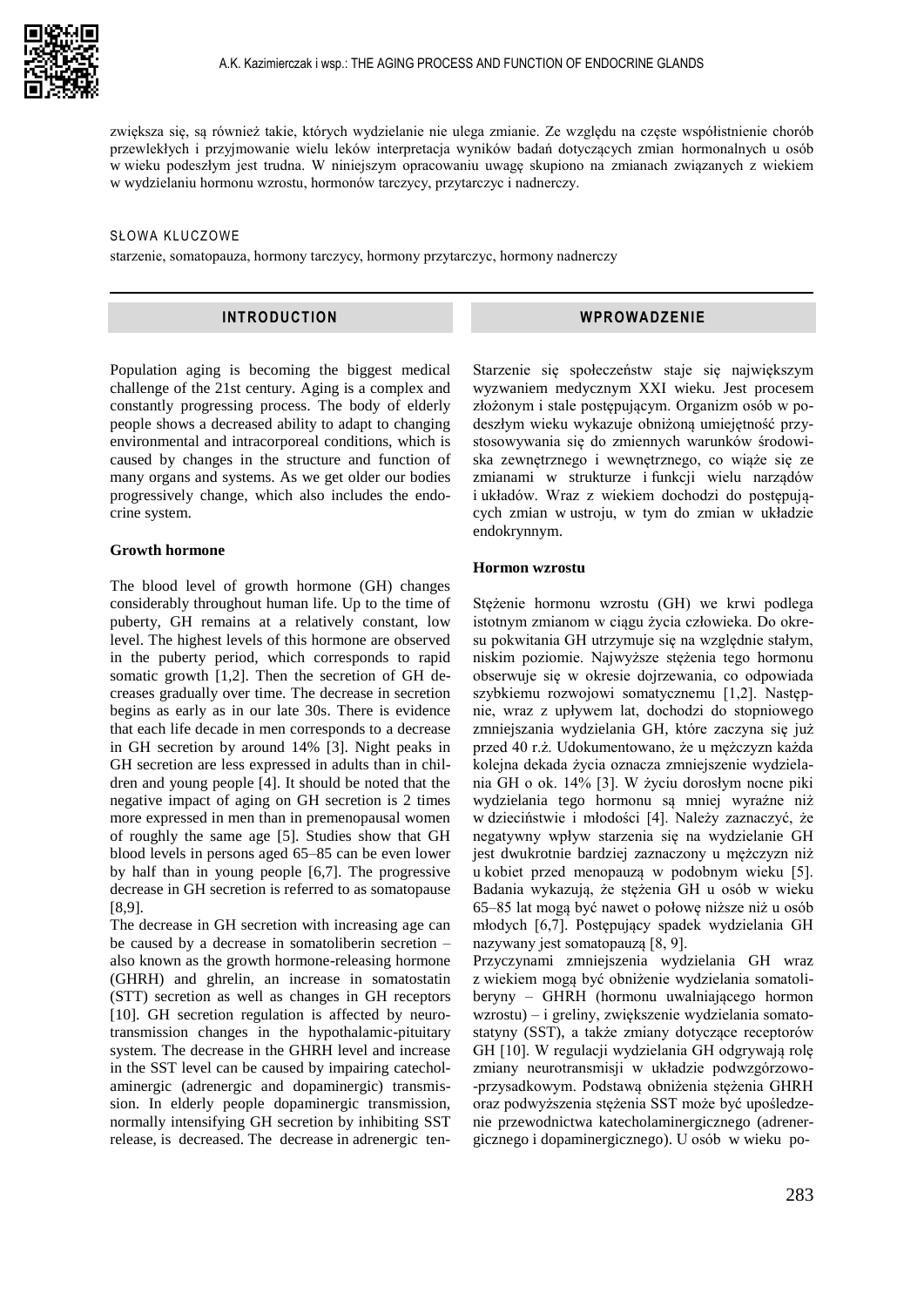

sion observed in elderly people can be responsible for progress of the aging process [11].

Elderly people also show a decrease in IGF-1 (insulin- -like growth factor) secretion, produced in peripheral tissues (mainly in the liver) and induced by GH and acting as its intermediary [12,13]. In addition, a decrease in the amount of main protein binding the insulin-like growth factor – IGFBP-3 is observed [14].

Changes in GH and IGF-1 blood and tissue levels can be responsible for many somatic and mental disorders. Decreased GH and IGF-1 levels clinically correspond to a decrease in protein synthesis, decrease in muscle mass and strength, impaired immune system performance, susceptibility to obesity and osteoporosis [14]. Cognitive disorders observed in elderly people can also be affected by the decrease in GH and IGF-1 levels. Numerous studies confirm that higher GH and IGF-1 levels boost cognitive performance [15].

Many observations indicating a correlation between GH deficiency with increasing age became the basis for introducing supplementation therapy. Rudman et al. as early as in 1990 emphasized the advantages of administering recombinant human growth hormone (rhGH) in men aged 60 plus [16]. A decrease in fatfree body mass, reduced fat mass, improved physical performance, mood, cognitive functions and memory were observed as a result of rhGH administration. However, the above mentioned therapy involves some adverse effects including peripheral oedemas, arterial hypertension, glucose intolerance and diabetes, arthralgia, acromegaly, and a risk of cancer [17,18]. Liu et al. in a meta-analysis (covering 31 randomised studies) published in 2007, confirmed the advantages resulting from rhGH administration in the elderly, but also reported numerous therapy-associated adverse effects. Therefore, rhGH is not currently recommendded as an anti-aging medication [19].

# **Thyroid gland**

The body of elderly people shows a decreased ability to adapt to changing environmental and intracorporeal conditions, which mainly results from the process of multiple organ involution, including the endocrine system [20,21].

The thyroid gland with increasing age changes its macroscopic and microscopic structure [20, 21]. Its glandular tissue gradually rebuilds. Thyroid epithelial cells become shallower and undergo involution, while thyroid follicles become smaller. On the other hand (in the Central European population) the amount of fibrous tissue and lymphatic infiltrations grow, while the frequency of nodular lesions within the thyroid gland increases. In men aged 30 plus the number of parafollicular cells (C cells) grows, while in women this figure decreases, and the highest statistically variable difference between the sexes is visible after the

deszłym przewodnictwo dopaminergiczne, fizjologicznie nasilające wydzielanie GH poprzez hamowanie uwalniania SST, jest zmniejszone. Zmniejszenie napięcia adrenergicznego obserwowane w wieku podeszłym może więc być przyczyną postępującego procesu starzenia [11].

U ludzi w podeszłym wieku obserwuje się również zmniejszone wydzielanie insulinopodobnego czynnika wzrostu (IGF-1), który jest produkowany w tkankach obwodowych (głównie w wątrobie) pod wpływem GH i pośredniczy w jego działaniu [12,13]. Jednocześnie opisuje się zmniejszenie ilości głównego białka wiążącego insulinopodobny czynnik wzrostu (IGFBP-3) [14].

Zmiany stężeń we krwi, a także w tkankach GH oraz IGF-1 mogą wiązać się z występowaniem wielu dolegliwości somatycznych i psychicznych. Obniżone stężenia GH i IGF-1 klinicznie manifestują się zmniejszeniem syntezy białek, zmniejszeniem masy i siły mięśniowej, obniżeniem sprawności układu odpornościowego, skłonnością do otyłości i osteoporozy [14]. Również zaburzenia funkcji poznawczych, obserwowane w wieku podeszłym, mogą być związane z obniżeniem stężenia GH oraz IGF-1. Wiele badań potwierdza sprawniejszy przebieg procesów poznawczych u ludzi z wyższym stężeniem IGF-1 oraz IGFBP-3 [15].

Liczne obserwacje wskazujące na związek niedoboru GH z wiekiem były podstawą do wprowadzenia terapii uzupełniającej. Rudman i wsp. już w 1990 r. podkreślali korzyści ze stosowania rekombinowanego ludzkiego hormonu wzrostu (rhGH) u mężczyzn po 60 r.ż. [16]. W następstwie podawania rhGH obserwowano wzrost beztłuszczowej masy ciała, zmniejszenie masy tkanki tłuszczowej, poprawę wydolności fizycznej, polepszenie nastroju, funkcji poznawczych oraz pamięci. Terapia ta nie jest jednak pozbawiona działań ubocznych, którymi są m.in. obrzęki obwodowe, nadciśnienie tętnicze, nietolerancja glukozy i cukrzyca, bóle stawów, akromegalia, ryzyko pojawienia się choroby nowotworowej [17,18]. Liu i wsp. w metaanalizie (obejmującej 31 badań randomizowanych) opublikowanej w 2007 r. potwierdzili wprawdzie korzyści wynikające ze stosowania rhGH u osób w wieku podeszłym, ale jednocześnie podkreślili liczne działania niepożądane terapii. Obecnie więc nie zaleca się stosowania rhGH jako leku przeciwstarzeniowego [19].

# **Tarczyca**

W podeszłym wieku dochodzi do inwolucji wielu narządów, w tym układu dokrewnego [20,21].

Gruczoł tarczowy z wiekiem zmienia swój obraz makroskopowy i mikroskopowy [20,21]. Tkanka gruczołowa stopniowo przebudowuje się. Nabłonek pęcherzykowy ulega spłyceniu i zmianom wstecznym, a pęcherzyki tarczycowe zmniejszają swoją wielkość,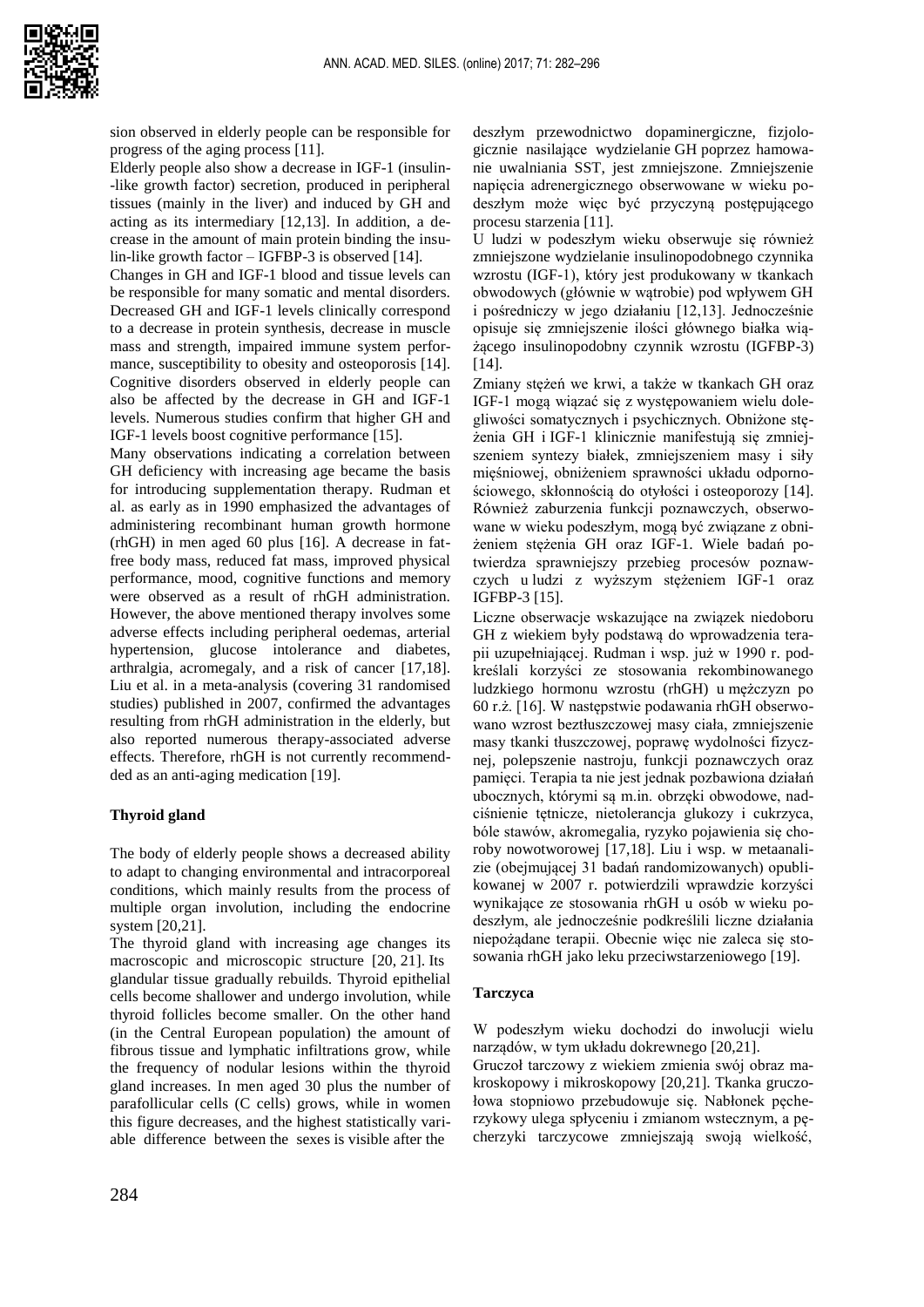age of 60. However, the overall weight of the thyroid gland decreases with increasing age [21,22]. The structural changes of the thyroid gland result in functional changes of the gland. In the population of elderly people, significant disorders in peripheral metabolism of thyroid hormones are also observed [23]. Thyroid iodine uptake changes significantly with aging. In individuals aged 80–90 iodine uptake is lower by 40% than in 30-year-old individuals. In spite of this, the reserves of hormones in the elderly are sufficient to maintain hormone balance, probably also due to a decrease in degradation of thyroid hormones in target tissues and/or their excretion in urine [21].

In the elderly population the biological half-life of thyroxine (T4) extends from 7–8 days to 9.3 days, as a result, the serum concentration of T4 and fT4 in elderly people does not change significantly even up to the age of 100 [21]. The concentration of triiodothyronine (T3) decreases with age. About 20–30% T3 is produced by the thyroid gland, while the remaining 70-80% is formed as a result of converting T4 to T3 in peripheral tissues induced by the activity of type 1 5'- -deiodinase. The process occurs in the liver, skeletal muscles, the kidney and brain. In healthy adults the daily production of T4 is  $80 \text{ mg}$ , T3 – 30 mg, while in elderly people the daily production of T4 is reduced by about 20 µg, and T3 secretion decreases by about 10 µg in women and 20 µg in men [24]. The decrease in the T3 level in blood serum results from the decrease in T4 production and impaired conversion of T4 to T3. In individuals at the age of about 90, the monodeiodination of T4 is decreased by 50% than in 21-year-old individuals, which is caused by the decreased activity of the type 1 5'-deiodinase enzyme. It results from the decrease in fat-free body mass and gradual impairment of hepatic and renal function during the aging process [21].

Thyroid disorders in the elderly are not rare, but they frequently remain undiagnosed because their clinical symptoms are hardly noticeable and frequently changed or masked by concomitant illnesses and medications [23,25].

Acute diseases inhibit the peripheral conversion of T4 reducing the level of T3, at the same time increasing the concentration of the biologically inactive form of T3, so-called reverse triiodothyronine (rT3) [21,26, 27,28,29]. Changes in the metabolism of thyroid hormones without diagnosable thyroid diseases are referred to as non-thyroidal illness syndrome (NTIS), euthyroid sick syndrome (ESS) or sick euthyroid syndrome (SES). More frequently they affect elderly people because of a few concomitant chronic diseases and the simultaneous use of many medications [23,25,30]. Non-thyroidal illness syndrome (NTIS) comprises low T3 syndrome combined with low T3 syndrome with low thyroxine (T3 and T4) syndrome.

z drugiej zaś strony (w populacji środkowoeuropejskiej) zwiększa się ilość tkanki włóknistej i nacieków limfatycznych, a częstość występowania zmian guzkowych w obrębie tarczycy rośnie. U mężczyzn po 30 r.ż. liczba okołopęcherzykowych komórek C rośnie, z kolei u kobiet maleje, a największa zmienna statystycznie różnica między płciami jest widoczna po 60 r.ż. [21,22]. Ogólna masa gruczołu tarczowego z wiekiem raczej ulega zmniejszeniu. Zmiany w jego budowie pociągają za sobą zmiany czynnościowe tarczycy. W populacji osób w wieku podeszłym obserwuje się także istotne zaburzenia w obwodowym metabolizmie hormonów tarczycy [23]. Z wiekiem znacząco zmienia się również jodochwytność gruczołu, która u osób w wieku 80–90 lat jest o 40% mniejsza niż u osób 30- -letnich. Mimo to rezerwy hormonalne u ludzi starszych są wystarczające do utrzymania ich w stanie równowagi hormonalnej, prawdopodobnie także z powodu spadku degradacji hormonów tarczycy w tkankach docelowych i/lub ich wydalania z moczem [21].

W starszej populacji okres biologicznego półtrwania całkowitej tyroksyny (T4) wydłuża się z 7–8 dni do 9,3 dnia, w rezultacie stężenie T4 i fT4 w surowicy osób starszych nie zmienia się istotnie nawet do 100 r.ż. [21]. Stężenie trijodotyroniny (T3) obniża się w wraz z wiekiem. T3 w około 20–30% wytwarzane jest w gruczole tarczowym, pozostałe 70–80% powstaje w wyniku konwersji T4 do T3 w tkankach obwodowych, dzięki aktywności 5-dejodynazy typu 1. Proces ten zachodzi głównie w wątrobie, mięśniach szkieletowych, nerkach i mózgu. U zdrowych dorosłych dobowa produkcja T4 wynosi 80 mg, a T3 30 mg, z kolei u osób starszych dobowa produkcja T4 jest zmniejszona o około 20 µg, a T3 spada o około 10 µg u kobiet i 20 µg u mężczyzn [24]. Obniżenie stężenia T3 w surowicy krwi jest wynikiem zmniejszenia wytwarzania T4 oraz słabszej konwersji T4 do T3. U osób w wieku ok. 90 lat monodejodynacja T4 jest o 50% mniejsza niż u osób 21-letnich, co jest efektem zmniejszonej aktywności enzymu 5-dejodynazy typu 1. Wynika to ze zmniejszania beztłuszczowej masy ciała oraz stopniowego upośledzenia czynności wątroby i nerek w procesie starzenia [21].

Zaburzenia czynności tarczycy u osób starszych nie należą do rzadkości, mimo to często pozostają nierozpoznane, ponieważ ich objawy kliniczne bywają dyskretne i często są zmienione przez współistniejące choroby i przyjmowane leki [23,25].

Choroby o ciężkim przebiegu hamują konwersję obwodową T4, zmniejszając stężenie T3 i równocześnie podwyższając stężenie biologicznie nieaktywnej postaci T3, tzw. odwrotnej trijodotyroniny (rT3) [21,25, 26,27,28,29]. Zmiany w metabolizmie hormonów tarczycy bez uchwytnych chorób tarczycy określa się mianem *non-thyroidal illness syndrome* (NTIS), *euthyroid sick syndrome* (ESS) lub *sick euthyroid*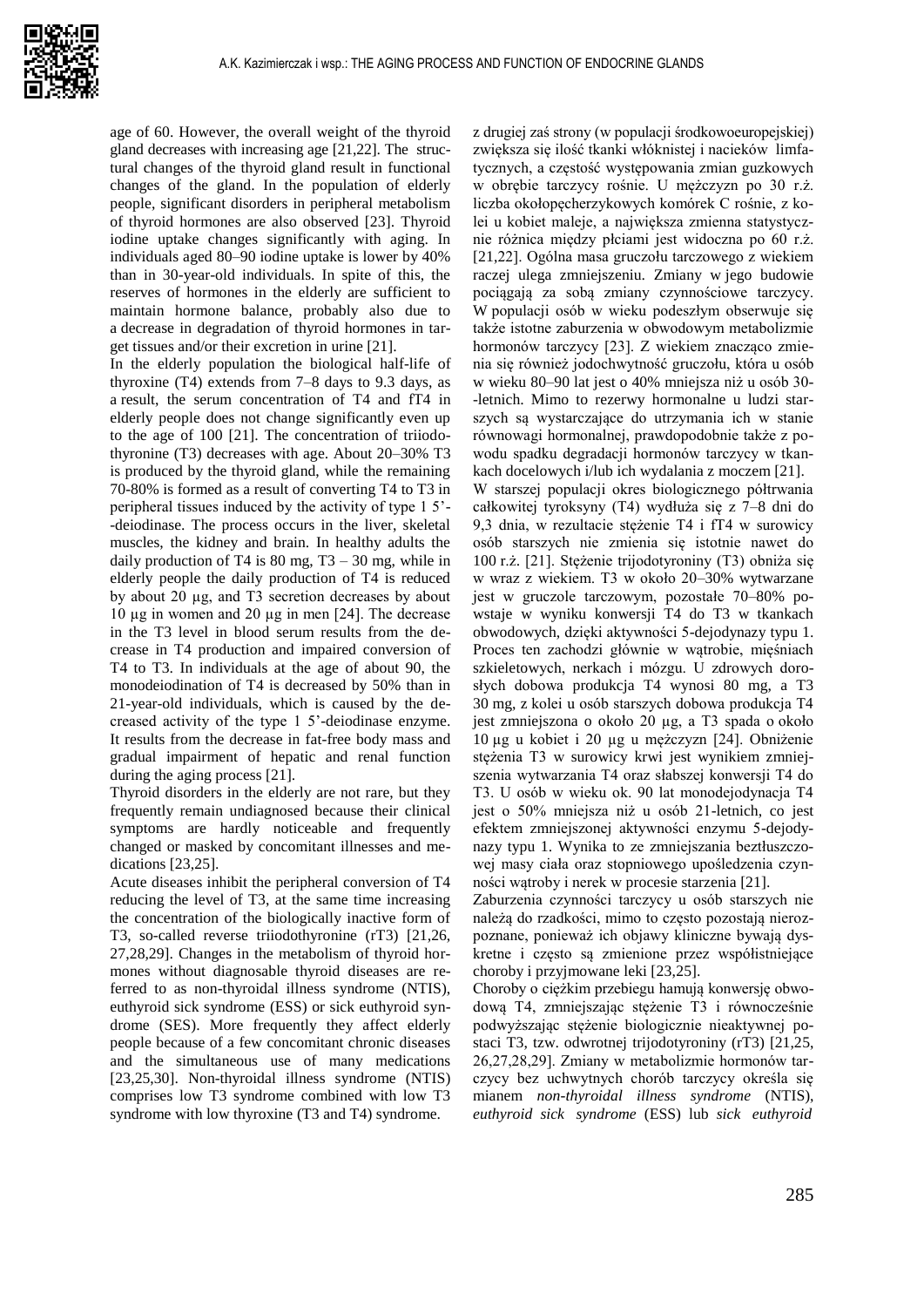These syndromes occur in patients with myocardial infarction, sepsis, diabetic coma, following extensive thermal injuries, major surgical procedures and organ transplants. Patients hospitalised in Intensive Care Units very often show disorders in fT3 and fT4 levels. The low T3 syndrome or the low T3 and T4 syndrome can also occur in patients with hepatic cirrhosis, chronic renal failure, during starvation and malnutrition periods and in mental diseases. It is probably cytokines released in serious conditions (e.g. interleukins, interferon, tumor necrosis factor) that play a vital role in the ethiopathogenesis of NTIS, inducing the reduction of TSH secretion and disorders in peripheral T4 metabolism [30,31]. Some researchers consider NTIS to be a mechanism of adaptation to a disease, while its treatment can even impair the process of thyroid function normalization during the recovery period [30].

While diagnosing the disorders of thyroid hormones, special attention should be paid to medications that can be frequently encountered in clinical practice, e.g. glucocortycoids, amiodarone, propranolol and iodine contamination during diagnostic tests using iodinated contrasts (most commonly used in computed tomography, coronary angiography) [21,31].

It should also be emphasized that the overall concentration of thyroid hormones is directly proportional to the concentration of specific transport proteins in blood serum, whose level decreases with aging, especially Thyroxine Binding Globulins (TBG) [21].

The detection of antithyroid autoantibodies in elderly individuals is not as clinically and diagnostically significant as in younger individuals [32,33]. However, it has been indicated that an increase in thyroid peroxidase antibodies (TPOAb, anti-TPO) and antithyroglobulin antibodies (anty-Tg), affects the level of TSH and the level of thyroid hormones.

At older ages in addition to morphological and functional changes in the thyroid gland itself, there are also changes that affect the function of the hypothalamicpituitary-thyroid (HPT) axis. In elderly people, both impaired and normal TSH responses to thyrotropinreleasing hormone (TRH) administration were observed. In the past, the TSH level was determined both before and after TRH administration to assess the reserve of the anterior lobe of the pituitary gland. Some studies show a decreased response to the abovementioned test only in elderly men, while other studies – only in elderly women. The studies by Olsson T. et al. [34] revealed an impaired response to decreased TRH release in elderly people, mainly in men. In turn, other studies found decreased TSH release after administering TRH, irregardless of the TSH concentration before the beginning of the test [21]. The Polish publication "Algorytmy postępowania diagnostyczno-terapeutycznego w endokrynologii" (Diagnostic-therapeutic management algorithms in

*syndrome* (SES). Częściej dotykają ludzi starszych z racji współistniejących kilku chorób przewlekłych i stosowania wielu leków równocześnie [23,25,30]. Na NTIS składają się zespół niskiej trijodotyroniny (low T3 syndrome) oraz zespół niskiej trijodotyroniny i niskiej tyroksyny. Występują u pacjentów z zawałem serca, posocznicą, cukrzycową śpiączką ketonową, po rozległych urazach termicznych, poważnych zabiegach operacyjnych i transplantacji narządów. U chorych hospitalizowanych na oddziałach intensywnej opieki medycznej szczególnie często stwierdza się zaburzenia w stężeniach fT3 i fT4. Zespół niskiej T3 lub zespół niskiej T3 i T4 może również wystąpić w przypadku marskości wątroby, w przewlekłej niewydolności nerek, w stanach głodu i niedożywienia oraz w chorobach psychicznych. W etiopatogenezie NTIS decydującą rolę odgrywają prawdopodobnie uwalniane w ciężkich stanach cytokiny (np. interleukiny, interferon, czynnik martwicy guza), pod wpływem których dochodzi do zmniejszenia wydzielania TSH oraz zaburzeń obwodowego metabolizmu T4 [30,31]. NTIS przez niektórych autorów postrzegany jest jako mechanizm adaptacyjny organizmu do warunków choroby, a leczenie go może wręcz zaburzyć proces normalizacji czynności tarczycy w okresie zdrowienia [30].

W diagnostyce zaburzeń stężeń hormonów tarczycy należy szczególną uwagę zwrócić na leki, z którymi często można się spotkać w praktyce klinicznej, np. glikokortykoidy, amiodaron, propranolol oraz kontaminację jodem podczas badań diagnostycznych z użyciem jodowych środków kontrastowych (najczęściej tomografia komputerowa, koronarografia) [21,31].

Inną ważną kwestią jest to, że stężenie całkowitych hormonów tarczycy jest wprost proporcjonalne do stężenia specyficznych białek nośnikowych w surowicy krwi, których poziom obniża się wraz z wiekiem, zwłaszcza Thyroxine Binding Globulins (TBG) [21].

Wykrycie autoprzeciwciał przeciwtarczycowych u osób starszych ma mniejsze znaczenie kliniczne i diagnostyczne niż u osób młodszych [32,33]. Wykazano jednak, że wzrost ilości przeciwciał przeciw peroksydazie tarczycowej (TPOAb, anty-TPO) oraz przeciwciał przeciw tyreoglobulinie (anty-Tg) wpływa na stężenie TSH i hormonów tarczycy.

W wieku podeszłym poza zmianami morfologicznymi i czynnościowymi samej tarczycy zachodzą również zmiany w czynności osi podwzgórzowo-przysadkowo-tarczycowej. U osób starszych opisano zarówno zmniejszoną, jak i prawidłową odpowiedz TSH po podaniu tyreoliberyny (TRH). Pomiar stężenia TSH przed i po dożylnym podaniu TRH był kiedyś stosowany do oceny rezerwy przedniego płata przysadki w zakresie wydzielania TSH. W niektórych badaniach stwierdzono zmniejszoną odpowiedź na powyższy test tylko u starszych mężczyzn, podczas gdy w innych – tylko u kobiet [21]. Badania Olsson T. i wsp. [34] wy-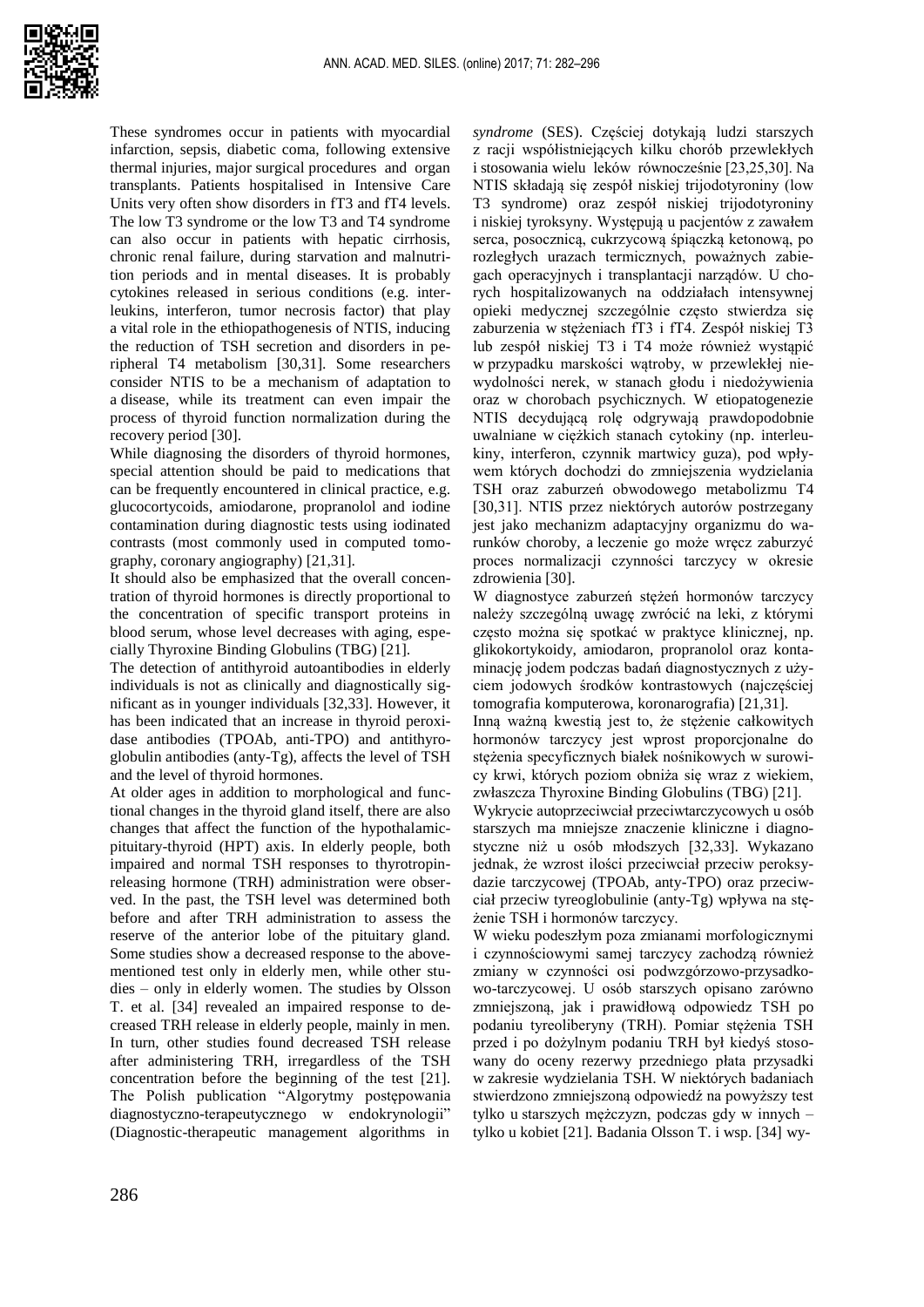

endocrinology) [35] shows that 20 percent of people over 60 suffer from hypothyroidism, while in people up to the age of 60 this value ranges from 1 to 10% of the population, while hyperthyroidism occurs in about 2% of the adult population. By contrast, the frequency of subclinical hypothyroidism incidence in the general population is assessed to be 4–10%, whereas subclinical hypothyroidism is assessed to occur in 0.6–16% of the population. The frequency is higher in elderly people, particularly in women [36,37,38,39]. The differences in individual results also depend on different iodine supply within the population [23,27,40].

## *Hypothyroidism in the elderly*

The rate of hypothyroidism incidence grows with increasing age, which is confirmed by studies conducted by Whickham [41], NHANES III [42] and Colorado [38]. The most commonly reported form is primary hypothyroidism. Its main symptoms include impaired concentration and memory, apathy, psychomotor retardation, constipation, dry skin, hair loss, cold intolerance or impaired hearing. All the symptoms are also part of the natural aging process, therefore diagnosing primary hypothyroidism in elderly people is more difficult than in younger individuals. The most common reason for the above-mentioned endocrinopathy in elderly people is chronic autoimmune thyroiditis (Hashimoto's thyroiditis, chronic lymphocytic thyroiditis). By contrast, some people develop iatrogenic hypothyroidism, e.g. following brachytherapy in the treatment of head, neck and chest cancers [21].

The differences in the clinical image of hypothyroidism result from superimposing the disease symptoms on the symptoms of other concomitant diseases, e.g. hypertension, atherosclerosis, chronic bronchitis, i.e. typical aging-associated diseases. Dementia, neurological disorders, congestive heart failure, stenocardia symptoms or aggravation of respiratory insufficiency are more frequently observed in patients with hypothyroidism in this age group [21].

With aging the number of subclinical hypothyroidism cases grows [43]. This form of hypothyroidism features a very small number of clear clinical symptoms and still normal fT3 and fT4 blood levels [21]. There are many studies analysing the impact of subclinical hypothyroidism on the test results in patients aged 65 plus. It has been shown that the risk of ischemic heart disease (IHD) in people with subclinical hypothyroidism aged 65 plus is lower than in people under the age of 65 [44,45]. In recent years, papers researching the correlation between longevity and impaired thyroid gland activity have been published. This allows us to come the following conclusions: an elevated TSH level cannot be associated with impaired physical and cognitive efficiency or depression, but it corkazały osłabioną odpowiedź na TRH u ludzi w podeszłym wieku, głównie mężczyzn [34]. Natomiast inne badania wykazały zmniejszony wyrzut TSH po TRH, niezależnie od stężenia TSH przed rozpoczęciem testu [21].

Polskie *Algorytmy postępowania diagnostyczno-terapeutycznego w endokrynologii* [35] pokazują, że 20% ludzi po 60 r.ż ma niedoczynność tarczycy, podczas gdy do 60 r.ż wartość ta wynosi 1–10% populacji, a nadczynność tarczycy dotyczy ok. 2% populacji dorosłych. Z kolei częstość rozpowszechnienia subklinicznej niedoczynności tarczycy w populacji ogólnej ocenia się na 4–10%, a subklinicznej nadczynności tarczycy na 0,6–16% populacji. Częstość ta jest wyższa u osób w wieku podeszłym, zwłaszcza u kobiet [36,37,38,39]. Różnice w wynikach poszczególnych badań wiążą się m.in. ze zróżnicowanym zaopatrzeniem populacji w jod [23,27,40].

#### *Niedoczynność tarczycy w podeszłym wieku*

Częstość występowania niedoczynności tarczycy rośnie wraz z wiekiem, co potwierdzają badania Whickham [41], NHANES III [42] i Colorado [38]. Najczęściej jest to pierwotna niedoczynność tarczycy, której głównymi objawami są m.in. osłabienie koncentracji i pamięci, apatia, spowolnienie psychoruchowe, zaparcia, suchość skóry, wypadanie włosów, nietolerancja zimna czy upośledzenie słuchu. Wszystkie te objawy występują też w naturalnym procesie starzenia się organizmu, dlatego rozpoznanie pierwotnej niedoczynności tarczycy u osób starszych jest trudniejsze niż u ludzi młodych. Najczęstszą przyczyną opisywanej endokrynopatii u ludzi w wieku starszym jest przewlekłe autoimmunologiczne zapalenie tarczycy (choroba Hashimoto, przewlekłe limfocytowe zapalenie tarczycy). U niektórych zaś osób jest to niedoczynność jatrogenna, np. po brachyterapii nowotworów okolicy głowy, szyi i klatki piersiowej [21].

Różnice w obrazie klinicznym niedoczynności tarczycy wynikają z nakładania się objawów tej choroby na objawy innych towarzyszących chorób, tj. nadciśnienia tętniczego, miażdżycy naczyń krwionośnych, przewlekłego zapalenia oskrzeli, a więc chorób typowych dla okresu starzenia się organizmu. Wśród pacjentów z niedoczynnością tarczycy w tej grupie wiekowej częściej obserwuje się demencję, zaburzenia neurologiczne, zastoinową niewydolność krążenia, objawy stenokardii czy zaostrzenie niedomogi oddechowej [21].

Z wiekiem zwiększa się również częstość występowania subklinicznej niedoczynności tarczycy [43]. Ta postać charakteryzuje się skąpą ilością jawnych objawów klinicznych oraz jeszcze prawidłowymi wartościami fT3 i fT4 we krwi [21]. Wiele badań poświęcono analizie wpływu subklinicznej niedoczynności tarczycy na parametry wyników badań osób po 65 r.ż.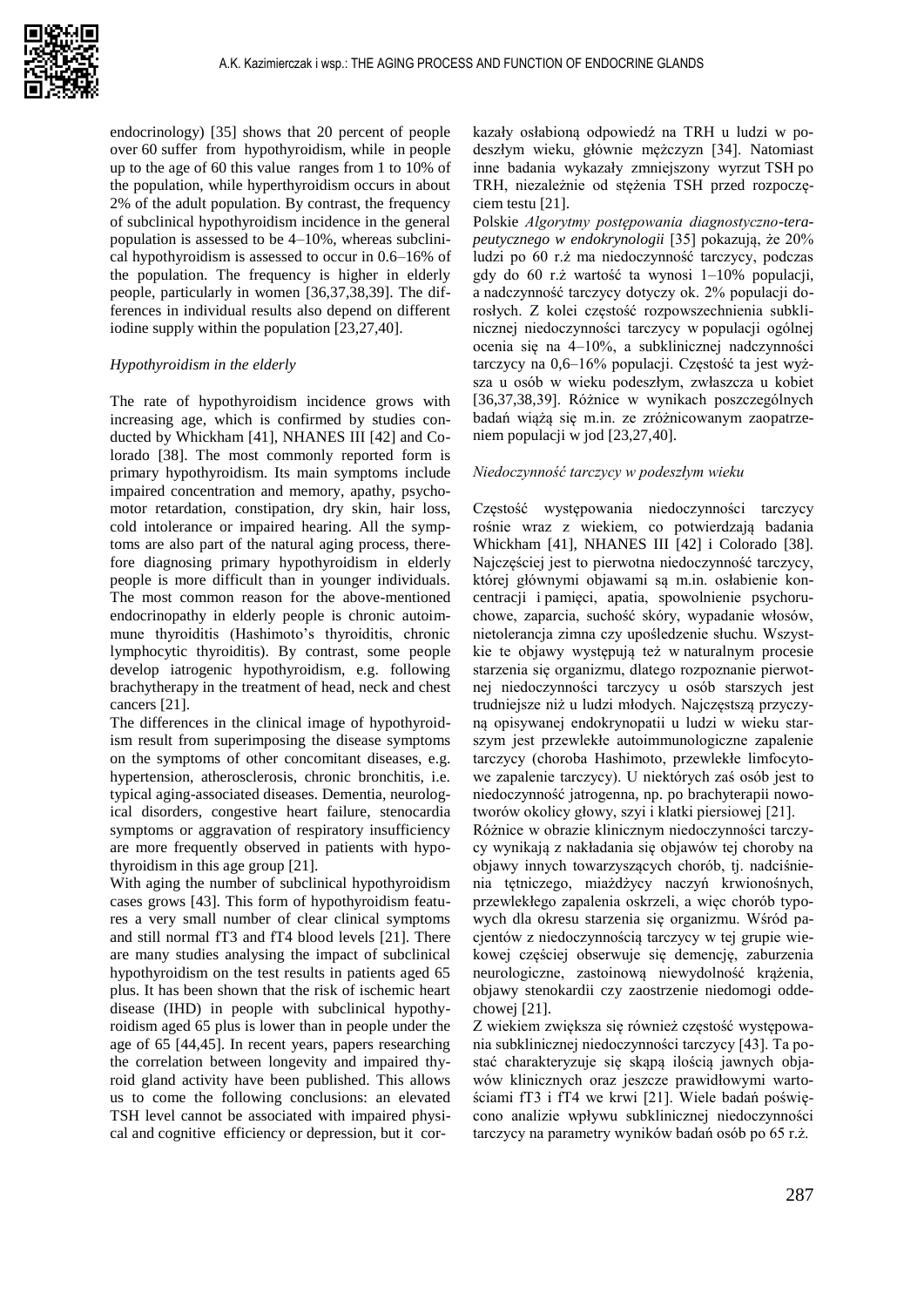

relates with a lower mortality rate in people aged 85 plus [46,47,48,49], while lower fT4 levels correlate with good physical efficiency in elderly people (73–94 years of age) and a decreased risk of death [23,47, 48,50].

# *Hyperthyroidism in the elderly*

The frequency of hypothyroidism in elderly people ranges from 0.5 to 2.3% of the examined cohort with a higher number observed in women. The course of this disease in elderly people does not always involve all the typical symptoms. The symptoms are often hardly noticeable and masked by other concomitant diseases. The most commonly encountered disorders include blood circulation problems in the form of the so-called thyrocardiac syndrome, with a single prevailing symptom, i.e paroxysmal atrial fibrillation. Autoimmune symptoms, e.g Graves' opthalmopathy or pretibial oedema, are much less frequent. Other symptoms include: loss of appetite, major loss of body mass, diarrhoea, apathy, somnolence, nervous hypersensitivity, despondency or depressive disorders (socalled apathetic thyrotoxicosis) The clinical image frequently leads to misdiagnosing the disease as a cancer [21,51]. A reduced TSH blood level coexists with an elevated fT4 level, accompanied by an unaltered fT3 level, which is caused by the age-associated impairment of fT4 to fT3 peripheral conversion. The fT3 serum level is elevated only in 50% of elderly patients as compared to young patients. However, sometimes so-called T3 toxicosis develops with a normal, maintained T4 level. Hyperthyroidism can be associated with a reduced TSH level, normal fT4 level and an elevated level of sex hormones binding globulin (SHBG) [21,51].

The epidemiological distribution of hyperthyroidism in the elderly depends on the iodine supply in a specific population. In areas rich in iodine, the main cause of hyperthyroidism is Graves' disease, and the frequency of this disease in those areas does not grow with age. In iodine deficient areas, the most common causes of hyperthyroidism include toxic nodular goitre and autonomous thyroid adenoma. The frequency of hyperthyroidism in this population grows with increasing age [52].

Hyperthyroidism can be induced by iodine-rich medications (e.g. amiodarone) and contrast agents. The symptoms of thyrotoxicosis can be also observed after overdosing levothyroxine. Occasionally, hyperthyreosis is caused by thyroid cancer or excessive TSH secretion by a pituitary adenoma or when the pituitary gland is resistant to thyroid hormones [21,51].

It has been shown that subclinical hyperthyroidism in elderly people increases the risk of coronary heart disease and mortality rates [45], which correlates with a three-fold higher risk of atrial fibrillations [53],

Wykazano, że ryzyko choroby niedokrwiennej serca i zgonu u ludzi z subkliniczną niedoczynnością tarczycy powyżej 65 r.ż. jest mniejsze niż u osób poniżej 65 r.ż. [44, 45]. W ostatnich latach ukazały się prace badające związek między długowiecznością a mniejszą aktywnością gruczołu tarczowego, z których można wysnuć następujące wnioski: podwyższone stężenie TSH nie wiąże się z pogorszeniem sprawności, funkcji poznawczych czy depresją, koreluje zaś z obniżeniem umieralności u osób powyżej 85 r.ż. [46,47,48,49], natomiast niższe stężenia fT4 wiążą się z dobrą wydolnością fizyczną osób starszych (73–94 lata) oraz zmniejszonym ryzykiem zgonu [23,47,48,50].

# *Nadczynność tarczycy w wieku podeszłym*

Częstość występowania nadczynności tarczycy u osób w podeszłym wieku wynosi od 0,5 do 2,3% badanych z przewagą kobiet. Przebieg choroby u ludzi starszych może być niepełnoobjawowy. Objawy często są dyskretne i maskowane innymi chorobami współistniejącymi. Najczęściej spotyka się zaburzenia układu krążenia, głównie pod postacią tzw. zespołu tarczycowo- -sercowego, z przewagą tylko jednego objawu, np. napadowego migotania przedsionków. Objawy o podłożu autoimmunologicznym, tj. oftalmopatia Gravesa czy obrzęk przedgoleniowy, pojawiają się znacznie rzadziej. Do innych objawów zalicza się: brak łaknienia, dużą utratę masy ciała, biegunki, apatię, senność, nadpobudliwość nerwową, zniechęcenie lub stany depresyjne (tzw. apatyczna czy prostracyjna tyreotoksykoza). Obraz kliniczny jest nierzadko przyczyną mylnego rozpoznawania choroby nowotworowej [21,51].

Obniżone stężenie TSH we krwi współistnieje z podwyższonym poziomem fT4, któremu towarzyszy niezmieniony poziom fT3, co ma związek z zaburzoną z powodu wieku konwersją obwodową fT4 do fT3. Stężenie fT3 w osoczu jest podwyższone tylko u 50% starszych chorych w porównaniu z młodymi. Czasem jednak rozwija się tzw. T3-toksykoza z prawidłowym poziomem T4. W nadczynności tarczycy należy oczekiwać obniżonego poziomu TSH, prawidłowego fT4 oraz podwyższonego poziomu globuliny wiążącej hormony płciowe (SHBG) [21,51].

Epidemiologia nadczynności tarczycy w wieku podeszłym zależy od podaży jodu w danej populacji. Na obszarach bogatych w jod główną przyczyną nadczynności tarczycy jest choroba Gravesa-Basedowa, a jej częstość na tych terenach nie zwiększa się z wiekiem. Na obszarach niedoboru jodu najczęstszą przyczyną nadczynności tarczycy są wole guzkowe nadczynne oraz gruczolak autonomiczny. W tej populacji częstość występowania nadczynności tarczycy rośnie w miarę starzenia [52].

Nadczynność tarczycy mogą indukować leki bogate w jod (np. amiodaron) i środki kontrastowe. Objawy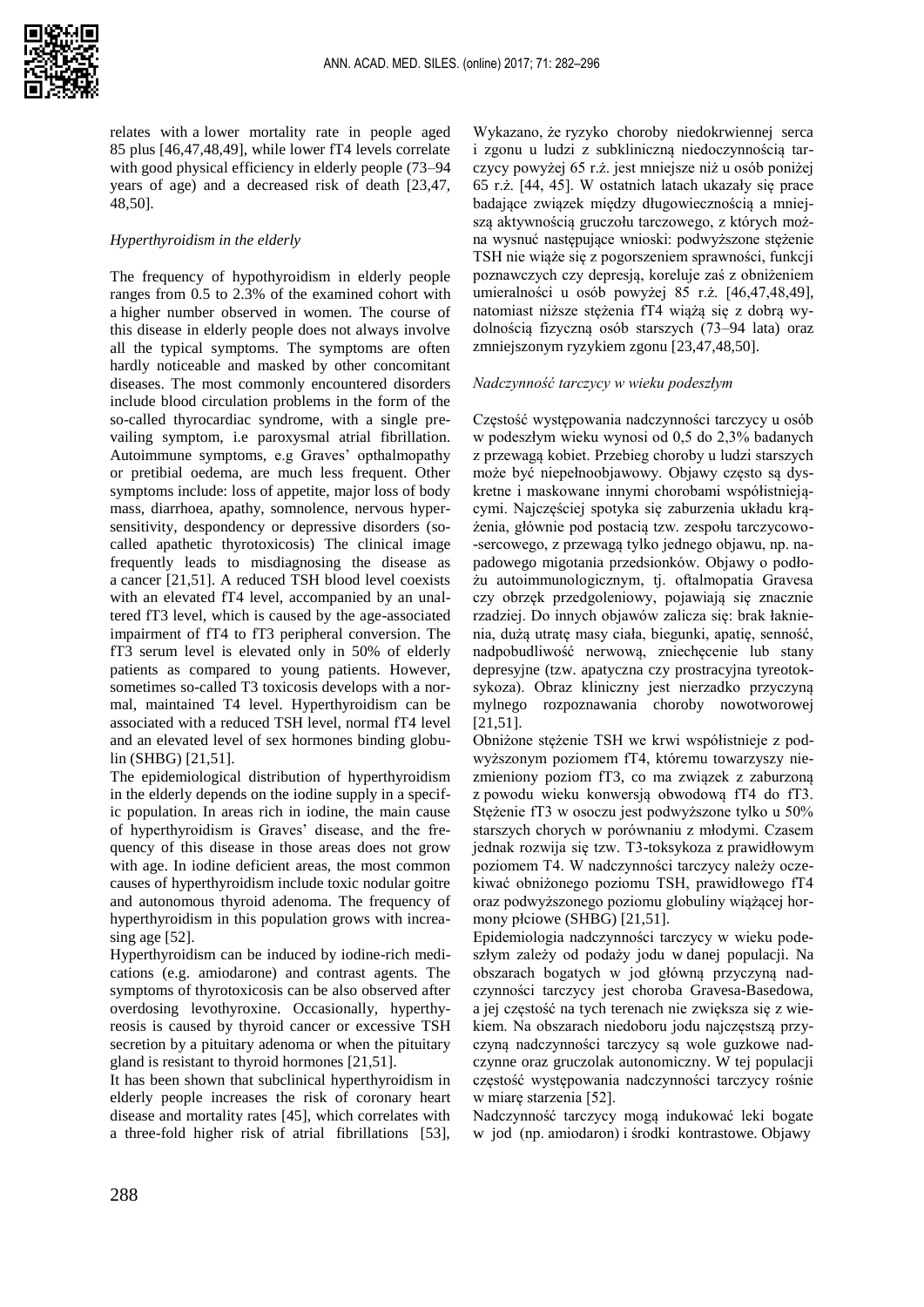osteoporosis in postmenopausal women [54], impairment of cognitive efficiency [55], dementia and Alzheimer's disease [23,56].

## *Thyroid cancer in the elderly*

The frequency of thyroid cancers in elderly people increases with age. Thyroid cancers constitute 90 percent of endocrine system cancers, but only 1 percent of all diagnosed cancers. The epidemiological factors of thyroid gland cancers include, radiating the region of the neck and the thyroid gland, associated with radioactive iodine action. In low supply iodine populations, more invasive cancers (follicular and anaplastic cancer) dominate , while in areas rich in iodine mainly more favorable outcome cancers prevail, e.g. papillary carcinoma. In people aged 67 plus, undifferentiated thyroid carcinoma that accounts for 5–10 percent of all malignant tumours involving this gland is more common, while within the goitre endemic area this figure grows even up to 40 percent. Women suffer more often than men [21].

### **Parathyroid glands, vitamin D**

The results of studies from recent years have documented many benefits resulting from the effect of vitamin D on the human body at all life stages. The majority of epidemiological studies suggest that deficiency of this vitamin is common among the Central European population [57]. The intake of vitamin D is insufficient mainly in children and elderly people (aged 65 plus) [58,59]. Hypovitaminosis D in elderly people is caused by insufficient vitamin D intake from food, which is caused by diets poor in fish (salmon, tuna, cod), dairy products, eggs, vegetables and yeast. In turn, the basic barrier for vitamin D synthesis in the skin is the deficiency of exposure to sunlight. A sufficient UV-B radiation dose is available in Poland only in the spring-summer months: from April to September from 10:00 am to 3:00 am. Changes in the digestive system caused by the aging process have an additional impact on nutrient intake (absorption), including vitamin D. It seems that taking medications affecting cholesterol metabolism and preparations used to reduce fat intake can influence vitamin D levels in the body [58]. Key factors affecting the intake of vitamin D also include the use of UV filters, life style, increasingly longer periods of indoor stays, increasingly longer daily occupational activity, air pollution and an excess of fat tissue [60,61].

Other causes of vitamin D deficiency in elderly people include: impaired response to the stimulating effect of parathormone (PTH), a deficiency of androgens and age-associated decreases in GH and IGF-1 levels [58]. Stays in old age homes and nursing homes as well as permanent immobilisation in their own homes particu-

tyreotoksykozy występują także po przedawkowaniu lewotyroksyny. Sporadycznie przyczyną hipertyreozy może być rak tarczycy czy nadmierne wydzielanie TSH przez gruczolak przysadki lub w oporności przysadki na hormony tarczycy [21,51].

Wykazano, że już subkliniczna nadczynność tarczycy u osób starszych zwiększa ryzyko choroby wieńcowej i umieralność [45], wiąże się z trzykrotnie większym ryzykiem migotania przedsionków [53], osteoporozy u kobiet po menopauzie [54], upośledzeniem funkcji poznawczych [55], demencji i choroby Alzheimera [23,56].

#### *Raki tarczycy w wieku podeszłym*

Częstość występowania nowotworów tarczycy u ludzi starszych wzrasta z wiekiem. Raki tarczycy stanowią 90% nowotworów układu dokrewnego i za-ledwie 1% wszystkich nowotworów. Czynniki epidemiologiczne procesów nowotworowych gruczołu tarczowego to m.in. napromienienie okolicy szyi i tarczycy, działanie jodu radioaktywnego. W populacjach z niską podażą jodu dominują nowotwory bardziej inwazyjne (rak pęcherzykowy i anaplastyczny), z kolei na obszarach bogatych w jod występują głównie nowotwory o bardziej pomyślnym rokowaniu, np. rak brodawkowaty. Powyżej 67 r.ż. częściej występuje rak niezróżnicowany tarczycy, który stanowi ok. 5–10% nowotworów złośliwych tego gruczołu, a na terenie endemii wola odsetek ten wzrasta nawet do 40%. Częściej chorują kobiety niż mężczyźni [21].

#### **Przytarczyce, witamina D**

Wyniki badań z ostatnich lat dokumentują wiele korzyści wynikających z działania witaminy D na organizm człowieka na wszystkich etapach jego życia. Większość badań epidemiologicznych sugeruje, że jej niedobór jest powszechny wśród mieszkańców Europy Środkowej [57]. Zaopatrzenie organizmu w witaminę D jest niewystarczające głównie u dzieci oraz wśród osób starszych (po 65 r.ż.) [58,59]. Hipowitaminoza D u osób w wieku podeszłym wynika między innymi z niedostatecznej podaży witaminy D z pożywieniem, co ma związek głównie z dietą ubogą w ryby (łosoś, tuńczyk, dorsz), nabiał, jajka, warzywa i drożdże. Z kolei podstawową barierą dla syntezy witaminy D w skórze jest niedobór promieniowania słonecznego. Wystarczająca dawka promieni UV-B występuje w Polsce tylko w miesiącach wiosenno-letnich (kwiecień-wrzesień) w godzinach 10–15. Zmiany w układzie pokarmowym związane z procesem starzenia dodatkowo wpływają na zmniejszone przyswajanie pokarmów, a wraz z nimi również witaminy D. Wydaje się też, że przyjmowanie leków działających na metabolizm cholesterolu oraz preparatów ograniczających wchłanianie tłuszczów może mieć wpływ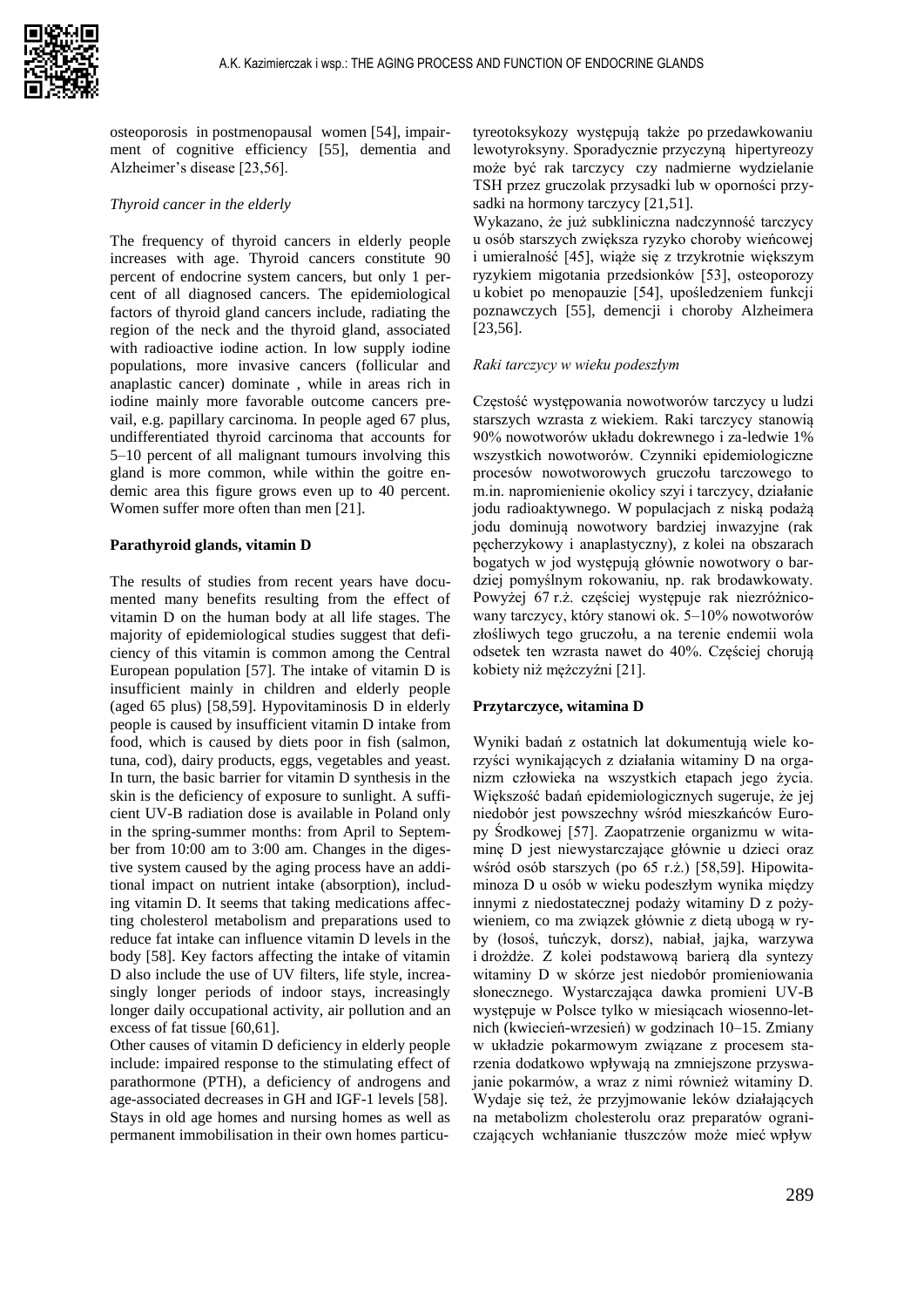

larly contribute to vitamin D deficiencies. It has been indicated that in people aged 70 plus, the level of 7-dehydrocholesterol in the skin drops even by 75% [60,61].

Increasing age causes processes impairing the perfusion of organs vital for vitamin D metabolism to appear, i.e. the liver and kidneys. Hepatic and renal insufficiency, increased by numerous diseases impairs the process of hydroxylation – mainly in the kidneys, which results in losing active vitamin D metabolites, while the hepatic hydroxylation of vitamin D (in position 25) normally does not impair with age, therefore in elderly people the level of circulating 25(OH)D is a good marker of the vitamin intake [58,62,63].

The results of active vitamin D metabolite deficiencies lead to many unfavourable changes in elderly people's bodies, including an impact on the central nervous system, muscular system function, balance disorders and the related increased number of osteoporotic injuries and fractures [59,64]. Calcium homeostasis becomes instable, leading to secondary hyperparathyroidism resulting in increased calcium reabsorption, impaired mineralization and weakened bone structure. All the above-mentioned processes lead to the osteoporotic loss of bone tissue and associated fractures, frequently resulting in disability or even death [65]. According to European studies, 1/3 of women at the age of 60 and 2/3 at the age of 80 suffer from osteoporosis. It has been shown that in people at the age of around 85 residing in old age and nursing homes, the osteoporosis incidence rate ranges from 85.8% to 95% [66,67].

The deficiency of vitamin D active metabolites also contributes to the development of central nervous system diseases, including Parkinson's disease [68, 69,70], Alzheimer's disease [70,71], strokes, schizophrenia and depression [72]. It has been shown that elderly people suffering from depression most commonly show vitamin D deficiencies and secondary hyperparathyroidism [73]. Vitamin D deficiency impairs cognitive functions and learning skills. Hypovitaminosis D contributes to the development of chronic cardiovascular system diseases. *In vitro* studies have shown that vitamin D can modify the function of the circulatory system through a few mechanisms. Firstly, the deficiency of vitamin D induces excessive renin synthesis and activation of the renin–angiotensin– aldosterone system. Secondly, vitamin D has a significant metabolic effect on cardiomyocytes, smooth muscle tissue and vascular endothelium, while its deficiency contributes to the development of atherosclerosis. The low level of 25(OH)D correlates with a high risk of hypertension incidence, and consequently – a higher risk of death. In people with moderate hypertension, taking vitamin D led to decreasing the systolic pressure and to slowing the heart rate. It was also found that the deficiency of vitamin D cor-

na ilość witaminy D w organizmie [58]. Kolejne kluczowe czynniki wpływające na podaż witaminy D to używanie filtrów przeciwsłonecznych, styl życia, coraz dłuższe przebywanie w pomieszczeniach zamkniętych, coraz dłuższa aktywność zawodowa w ciągu doby, zanieczyszczenia atmosfery oraz nadmiar tkanki tłuszczowej [60,61]. Do innych przyczyn niedoboru witaminy D u osób starszych mogą należeć: słaba odpowiedź na stymulujące działanie parathormonu (PTH), deficyt androgenów oraz nasilające się z wiekiem zmniejszenie ilości GH i IGF-1 [58]. W tej grupie wiekowej niedoborowi witaminy D szczególnie sprzyjają pobyty w domach opieki i pomocy społecznej oraz trwałe unieruchomienie we własnym miejscu zamieszkania. Wykazano, że u osób po 70 r.ż. ilość 7- -dehydrocholesterolu w skórze zmniejsza się nawet o 75% [60,61].

Z wiekiem często pojawiają się procesy upośledzające ukrwienie narządów kluczowych dla metabolizmu witaminy D, czyli wątroby i nerek. Niewydolność tych narządów, potęgowana licznymi chorobami, osłabia procesy hydroksylacji głównie w nerkach, co skutkuje brakiem aktywnych metabolitów witaminy D, natomiast hydroksylacja wątrobowa witaminy D (w pozycji 25) na ogół nie pogarsza się istotnie z wiekiem, dlatego u ludzi w wieku podeszłym stężenie krążącej 25(OH)D jest dobrym wskaźnikiem zaopatrzenia w tę witaminę [58,62,63].

Skutki niedoboru aktywnych metabolitów witaminy D prowadzą do wielu niekorzystnych zmian w organizmie osób starszych, m.in. mają wpływ na ośrodkowy układ nerwowy, funkcję mięśni, zaburzenia równowagi oraz związaną z tym większą częstotliwość urazów i złamań osteoporotycznych [59,64]. Homeostaza wapniowa ulega zachwianiu, często rozwija się wtórna nadczynność przytarczyc, co skutkuje zwiększoną resorpcją, upośledzoną mineralizacją i osłabioną strukturą kości. Wszystko to prowadzi do osteoporotycznego ubytku tkanki kostnej i powstających w jej wyniku złamań, nierzadko powodujących inwalidztwo, a nawet śmierć [65]. Według badań europejskich 1/3 kobiet w 60 r.ż. i 2/3 w 80 r.ż. cierpi na osteoporozę. Wykazano, że u osób około 85 r.ż. przebywających w domach opieki i pomocy długoterminowej wskaźnik występowania osteoporozy wynosi aż ok. 85,8–95% [66,67].

Deficyt aktywnych metabolitów witaminy D sprzyja również rozwojowi chorób ośrodkowego układu nerwowego (OUN), w tym choroby Parkinsona [68,69, 70], choroby Alzheimera [70,71], udarom mózgu, schizofrenii i depresji [72]. Wykazano, że starsze osoby chorujące na depresję częściej mają deficyt witaminy D i wtórną nadczynność przytarczyc [73]. Niedobór tej witaminy zmniejsza funkcje poznawcze i umiejętność uczenia się. Hipowitaminoza D sprzyja też rozwojowi chorób przewlekłych związanych z układem sercowo-naczyniowym. Badania in vitro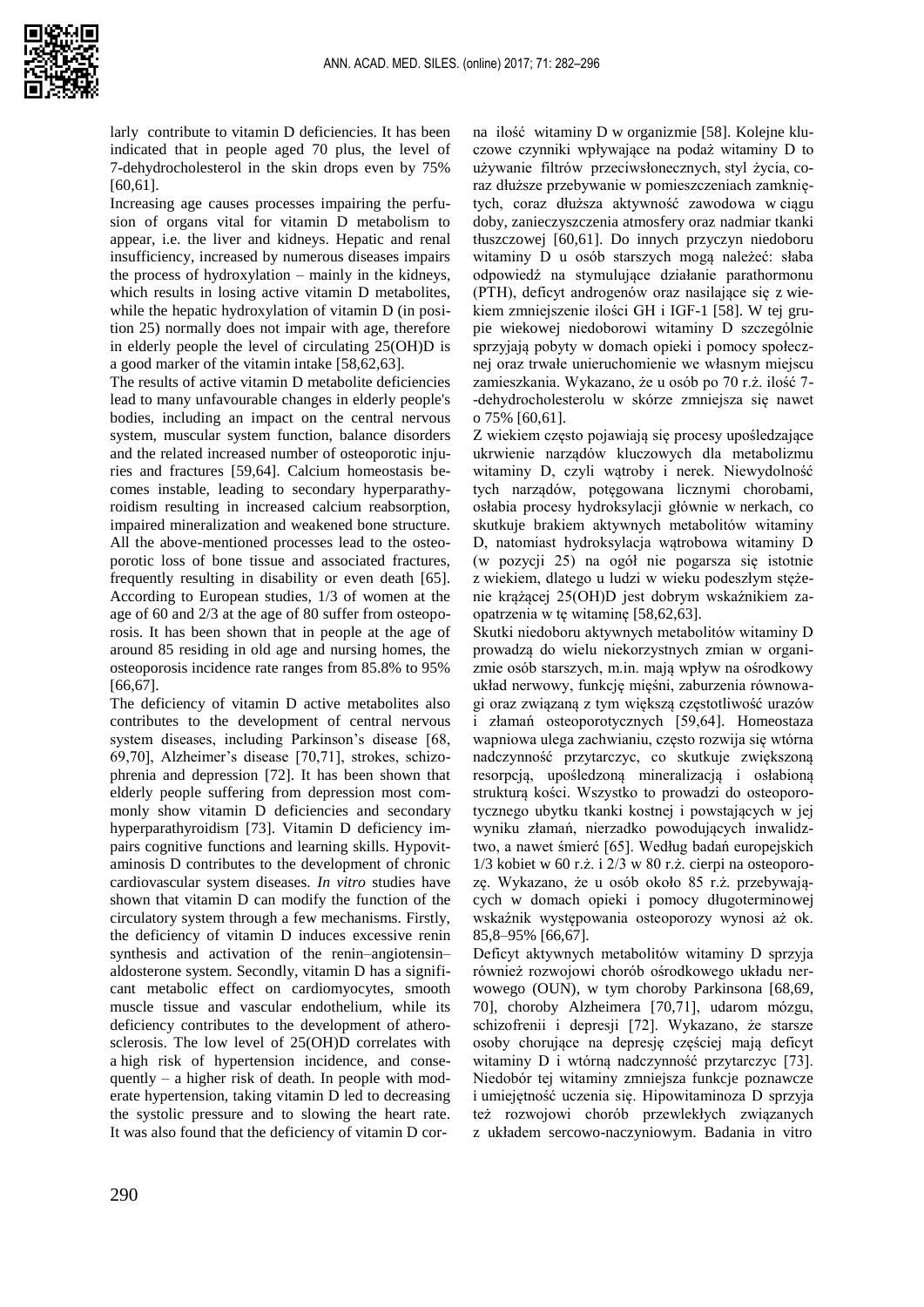

relates with congestive heart failure, myocardial infarction and ischemic heart disease [74].

Vitamin D3 affects the process of cellular differentiation, inhibits their proliferation, therefore it can play some role in carcinogenesis. By influencing apoptosis it decreases the formation of metastases and increases the angiogenesis process [75]. The anti-proliferation effect has been documented i.a. in cellular models for breast cancer and prostate cancer. In addition, it seems that vitamin D protects genome against cumulating mutations underlying neoplastic transformation and cancer progression [76]. The results of epidemiological studies show a correlation between many cancers (e.g. prostate, large intestine, breast cancer, some lymphatic system cancers) and vitamin D deficiencies [77,78,79,80, 81,82]. The studies have shown that a low level of  $25(OH) D \leq 20$  ng/ml) correlates with a risk of developing the above-mentioned cancers increased by 30–50% and with an increased mortality rate in the case of developing the disease [83]. Currently, according to guidelines for Central Europe (EP 4/2013), seniors (aged 65+) should receive vitamin D supplementation at doses ranging from 800 to 2000 IU per day (20.0–50.0 μg per day), depending on body mass, throughout the year [84].

## **Adrenal glands**

#### *Adrenal androgens*

The process of aging can also involve some morphological changes in human adrenal glands, resulting in hormone secretion disorders. Changes in the structure can result in reducing the thickness of the reticular layer (*zona reticularis)* of the adrenal cortex whose cells produce androgens. This atrophy does not apply to the remaining layers of the adrenal cortex. A significant decrease in adrenal cortex secretory activity applies mainly to dehydroepiandrosterone (DHEA) and dehydroepiandrosterone sulfate (DHEA-S) [85, 86]. Decreases in DHEA and DHEA-S secretion begin as early as at around 30 years of age, applying both to women and men [87]. DHEA and DHEA-S in women are synthesized only in the adrenal glands, while in men some part of the hormones is produced in the testicles. The amount of DHEA-S circulating in blood is higher than DHEA as it can be converted to DHEA. After the age of 70, the concentration of DHEA in serum can decrease to the level of about 20% of the value typical for young people [88]. A decrease in DHEA-S concentration in women is observed especially in the postmenopausal period, and then after the age of 80, while in men the nature of this trend is more stable. Observations show that at older ages the levels of DHEA in women are higher than in men, while the concentration of DHEA-S in the male population is higher [87].

wykazały, że witamina D może modyfikować działanie układu krążenia na drodze kilku mechanizmów. Po pierwsze, niedobór witaminy D powoduje nadmierną syntezę reniny oraz aktywację układu renina–angiotensyna–aldosteron. Po drugie, witamina D wywiera istotny efekt metaboliczny na kardiomiocyt oraz mięśniówkę gładką i endotelium naczyń krwionośnych, jej niedobór sprzyja rozwojowi miażdżycy. Niskie stężenie 25(OH)D koreluje też z wysokim ryzykiem występowania nadciśnienia tętniczego, a co się z tym łączy – z podwyższonym ryzykiem zgonów. U osób z umiarkowanym nadciśnieniem tętniczym przyjmowanie witaminy D prowadziło do obniżenia wartości ciśnienia skurczowego oraz do zwolnienia rytmu serca. Wykazano także, że niedobór witaminy D wiąże się z zastoinową niewydolnością serca, zawałem serca, a także z chorobą niedokrwienną serca [74].

Witamina D3 wywiera wpływ na różnicowanie komórek, hamuje ich proliferację, może więc mieć znaczenie w nowotworzeniu. Wpływając na apoptozę zmniejsza powstawanie przerzutów oraz nasilenie procesu angiogenezy [75]. Efekt antyproliferacyjny udokumentowano m.in. na modelach komórkowych raka piersi i prostaty. Ponadto wydaje się, że witamina D ochrania genom przed kumulacją mutacji, które leżą u podstaw transformacji nowotworowej i progresji nowotworu [76]. Wyniki badań epidemiologicznych wskazują na związek wielu nowotworów (np. nowotworu prostaty, jelita grubego, piersi, niektórych nowotworów układu limfatycznego) z niedoborami witaminy D [77,78,79,80,81,82]. Wykazano, że niskie stężenie 25(OH)D (< 20 ng/ml) wiąże się ze zwiększonym o 30–50% ryzykiem rozwoju wymienionych wyżej nowotworów oraz ze zwiększoną śmiertelnością w przypadku zachorowania [83]. Obecnie, według zaleceń zawartych w rekomendacjach dla Europy Środkowej (EP 4/2013), seniorzy (65+ lat) powinni przez cały rok otrzymywać suplementację witaminy D w dawce 800–2000 IU/dobę (20,0–50,0 μg/dobę), zależnie od masy ciała [84].

## **Nadnercza**

#### *Androgeny nadnerczowe*

Proces starzenia może się wiązać również ze zmianami morfologicznymi w ludzkich nadnerczach, których następstwem są zaburzenia wydzielania hormonów. Wykładnikiem strukturalnym opisywanych zmian może być zmniejszanie grubości warstwy siatkowatej kory nadnerczy produkującej androgeny. Zanik taki nie dotyczy pozostałych warstw kory nadnerczy. Znaczne obniżenie aktywności wydzielniczej kory nadnerczy dotyczy głównie dehydroepiandrosteronu (DHEA) i siarczanu dehydroepiandrosteronu (DHEA-S) [85, 86]. Zmniejszanie wydzielania DHEA i DHEA-S rozpoczyna się już około 30 r.ż. i dotyczy zarówno ko-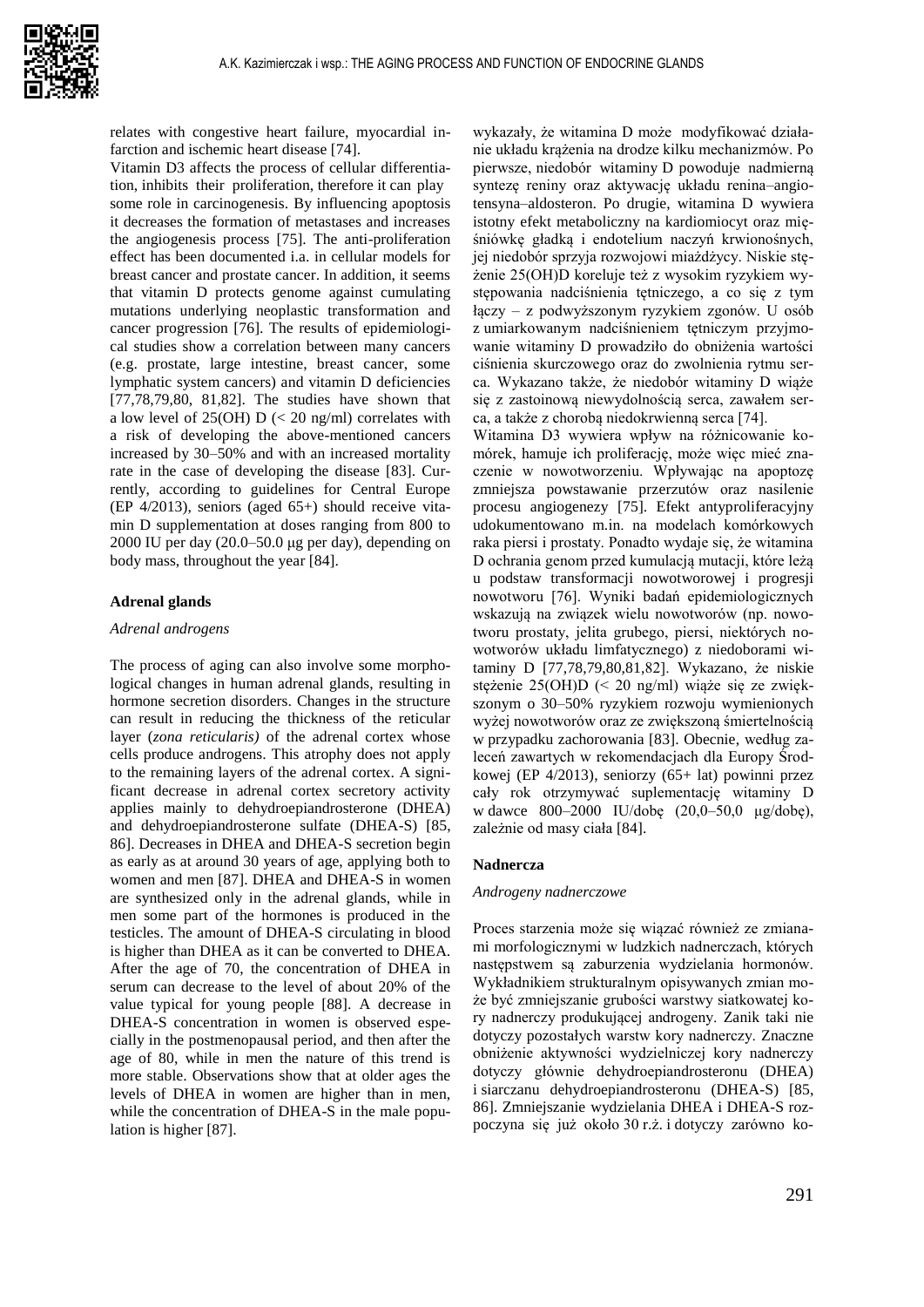

The hormone that normally regulates the secretion of adrenal hormones is the adrenocorticotropic hormone (ACTH). In spite of the fact that ACTH secretion does not change much with age, the DHEA secretory response to ACTH in elderly people is significantly decreased [89]. The causes of this status include the above-mentioned atrophy of one of the adrenal cortex layers, or a reduced expression of enzymes participating in DHEA and DHEA-S synthesis. Pawlikowski presented a hypothesis explaining the basis for agedependent atrophy in the reticular layer of the adrenal cortex using the cell proliferation index decreasing from the peripheral regions of the adrenal cortex to its center. Within the reticular layer apoptosis prevails over proliferation, which consequently leads to its progressive atrophy [90]. The dynamics of DHEA and DHEA-S blood level decreases can be affected by genetic factors, metabolic disorders (mainly insulin resistance) and immune-associated factors (increase in interleukin-6 level). Interestingly, increased DHEA secretion resulting from tobacco smoking has been observed in both men and women [91].

So far, no DHEA receptor has been isolated, while its action depends on the effect of active sex hormones (testosterone and estradiol) produced as a result of its conversion. Dehydroepiandrosterone as a neurosteroid, i.e. a steroid synthesized directly within the central nervous system, modulates neurotransmission through GABA receptors [92].

DHEA, whose action mechanism still remains unclear, can be described as a hormone with a number of beneficial effects including anti-atherosclerotic, antiosteoporotic, immune protective, anti-oxidation, anticarcinogenic, anti-obesity and neurotropic effects. Many epidemiological studies show a correlation between DHEA levels and mortality rate, the incidence of ischaemic heart disease and mental condition. A negative correlation between the DHE level and the development of atherosclerosis, coronary disease, myocardial infarction and overall mortality is perceptible, especially in men [93,94]. The deficiency of DHEA can cause the following symptoms: osteopenia, osteoporosis, reduced muscle mass and strength, depressed mood, impaired libido and sexual potency. An increased risk of carcinogenesis is also observed [94].

The effects of adrenal androgens described above and their deficiency symptoms became the subjects of a series of studies on the use of DHEA supplementation therapy in healthy elderly women. Considering its multi-directional, positive effect, DHEA is sometimes referred to as a "youth hormone". Despite many studies published that have assessed the use of DHEA, the number of randomized studies is still insufficient, while available data do not allow us to unambiguously confirm the efficacy of DHEA in elderly people. There are many publications that emphasize the positive

biet, jak i mężczyzn [87]. U kobiet synteza DHEA i DHEA-S ma miejsce wyłącznie w nadnerczach, natomiast u mężczyzn część tych hormonów wytwarzana jest w jądrach. Ilość krążącego we krwi DHEA-S jest znacznie wyższa niż DHEA, może być on jednak konwertowany do DHEA. Po 70 r.ż. stężenie DHEA w surowicy może ulec obniżeniu o około 20% w porównaniu z okresem młodości [88]. Obniżanie się stężenia DHEA-S u kobiet notowane jest szczególnie w okresie pomenopauzalnym, a następnie po 80 r.ż., natomiast u mężczyzn tendencja ta ma charakter bardziej stały. Obserwacje wskazują, że w wieku podeszłym stężenia DHEA u kobiet są wyższe niż u mężczyzn, natomiast stężenie DHEA-S jest z kolei większe w populacji męskiej [87].

Wydzielanie hormonów nadnerczowych fizjologicznie reguluje hormon adrenokortykotropowy (ACTH). Mimo że sekrecja ACTH nie ulega znacznym zmianom w zależności od wieku, to odpowiedź wydzielnicza DHEA na ACTH jest u osób starszych znacznie obniżona [89]. Do przyczyn tego stanu rzeczy może prowadzić wspomniany wcześniej zanik jednej z warstw kory nadnerczy bądź obniżona ekspresja enzymów uczestniczących w syntezie DHEA i DHEA-S. Pawlikowski zaprezentował hipotezę tłumaczącą podłoże zależnego od wieku zaniku warstwy siatkowatej kory nadnerczy, opierając się na obniżającym się indeksie proliferacyjnym komórek od obwodu do środka kory nadnerczy. W obrębie warstwy siatkowatej dochodzi do przewagi apoptozy nad proliferacją i w efekcie do jej postępującego zaniku [90]. Na dynamikę zmniejszania się stężeń DHEA i DHEA-S we krwi mogą wpływać czynniki genetyczne, zaburzenia metaboliczne (głównie insulino-oporność) oraz czynniki immunologiczne (wzrost poziomu interleukiny 6). Co ciekawe, zaobserwowano zwiększenie wydzielania DHEA pod wpływem palenia tytoniu u obu płci [91].

Dotychczas nie wyizolowano receptora dla DHEA, a jego działanie zależy od oddziaływania powstających w wyniku jego konwersji aktywnych hormonów płciowych (testosteronu i estradiolu). Dehydroepiandrosteron jako neurosteroid, tj. steroid syntetyzowany bezpośrednio w obrębie ośrodkowego układu nerwowego, moduluje przewodnictwo nerwowe przez receptory GABA [92].

DHEA, którego mechanizm działania nadal pozostaje niejasny, jest opisywany jako hormon mający szereg korzystnych działań, m.in. przeciwmiażdżycowe, przeciwosteoporotyczne, immunoprotekcyjne, antyoksydacyjne, antykancerogenne, przeciwotyłościowe i neurotropowe. W wielu badaniach epidemiologicznych stwierdzono zależność między stężeniami DHEA a śmiertelnością, występowaniem choroby niedokrwiennej serca oraz stanem psychicznym. Ujemna korelacja między stężeniem DHEA a rozwojem miażdżycy, chorobą wieńcową, zawałem serca oraz ogólną umieralnością jest dostrzegalna szczególnie u męż-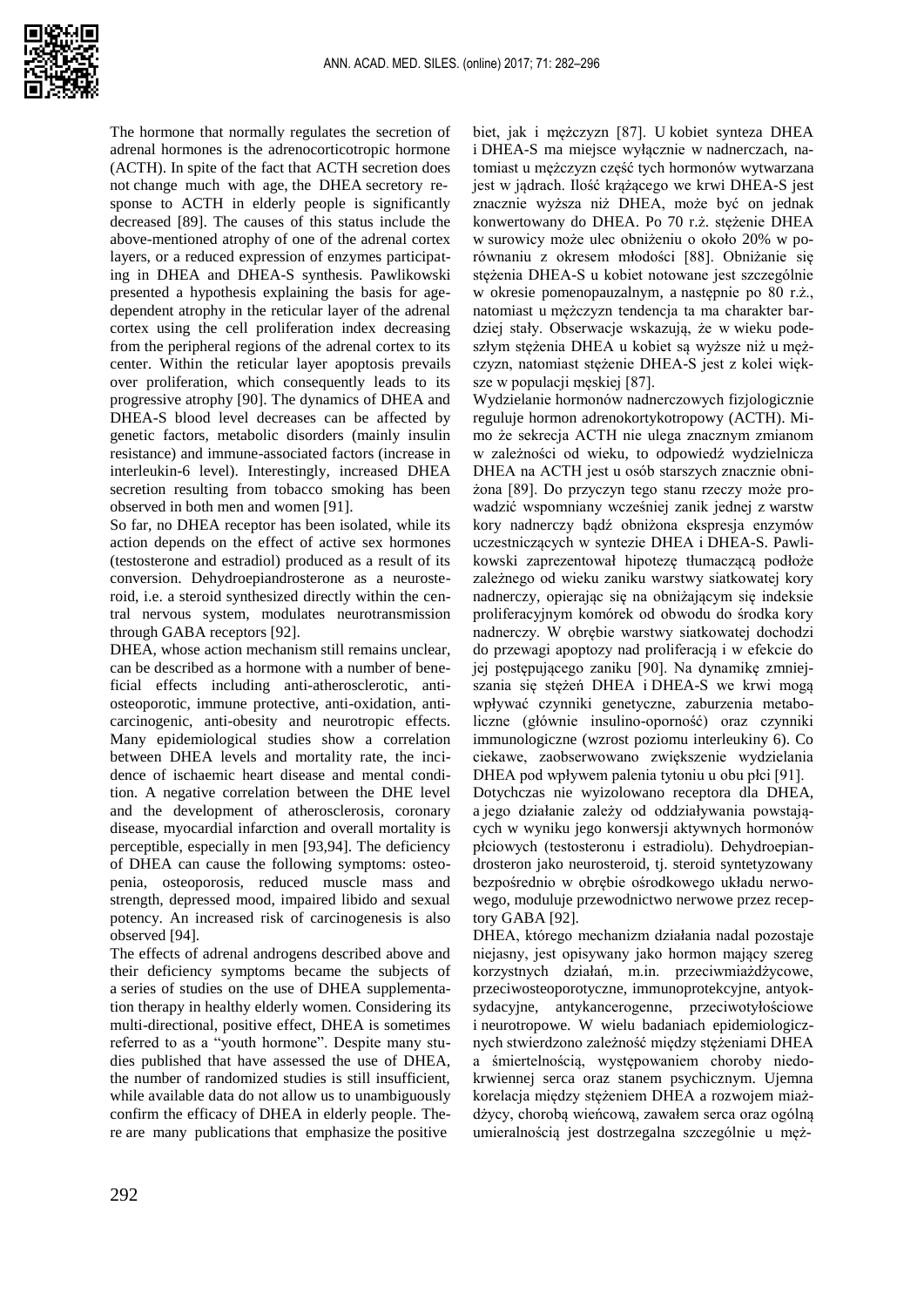

effect of synthetic DHEA used in elderly people on depressed mood and cognitive skills, sexual disorders and immune system deficiencies, osteoporosis, glucose tolerance and the level of triglycerides in the effect of synthetic DHEA used in elderly people on depressed mood and cognitive skills, sexual disorders and immune system deficiencies, osteoporosis, glucose tolerance and the level of triglycerides in the blood [95,96]. These people have also shown decreased levels of proinflammatory cytokines: IL-6 and TNFα [97]. However, there is also quite a number of studies that do not confirm the beneficial effect of DHEA supplementation in elderly people [98,99].

# *Cortisol*

There are contradictory publications on cortisolemia in the elderly. Some recent studies more frequently show an increase in cortisol level with age by about 20% both in women and men [100]. The increase, despite being observed in the morning hours, applies mainly to cortisol secretion in the evening hours. It means that the overall daily amount of hormone secretion increases. In elderly people the inhibiting effect of cortisol on the hypothalamic-pituitary axis is frequently impaired [101,102]. Diagnostic test results also show impaired cortisol suppression in response to dexametazone, as well as decreased cortisol secretion in response to ACTH [89].

It has been shown that elevated cortisol levels can result in hippocampal atrophy and may impair cognitive functions [103]. Elderly people also develop

a gradual increase in the cortisol/DHEA ratio and cortisol/DHEA-S ratio. It can be noted that even at unchanged cortisol levels in elderly people, relative hypercortisolemia resulting from impaired DHEA secretion is observed. The factor that aggravates the above-mentioned changes during stress is just a slight decrease in cortisol secretion under the influence of ACTH, simultaneously with almost complete suppression of DHEA response to ACTH [89].

The clinical representations of hypercortisolemia observed in elderly people can include impaired shortterm memory, higher depression incidence rates, visceral fat accumulation and impaired function of the immune system. Elevated cortisol levels in the evening can also correlate with sleep disorders commonly observed in elderly people.

#### *Age and adrenal gland tumours*

The elderly show an elevated incidence of tumour-like lesions in the adrenal glands. Most commonly they include incidentally detected tumours (incidentaloma), occurring in people at the age of 65 plus, clinically asymptomatic, benign adenomas that can increase the

czyzn [93,94]. Niedobór DHEA może powodować takie objawy, jak: osteopenia, osteoporoza, zmniejszenie masy i siły mięśniowej, obniżenie nastroju, obniżenie libido i potencji. Obserwuje się również zwiększone ryzyko kancerogenezy [94].

Opisane powyżej efekty działania androgenów nadnerczowych oraz objawy ich niedoboru były podstawą serii badań nad zastosowaniem substytucyjnej terapii DHEA u zdrowych kobiet i mężczyzn w wieku podeszłym. Przez wzgląd na swoje wielokierunkowe, pozytywne działanie DHEA bywa nazywany "hormonem młodości". Mimo że opublikowano wiele badań oceniających stosowanie DHEA, to liczba badań randomizowanych nadal jest niezadowalająca, a dostępne dane nie pozwalają jednoznacznie potwierdzić skuteczności DHEA u osób w wieku podeszłym. Wielokrotnie podkreślany jest pozytywny wpływ syntetycznego DHEA stosowanego u starszych osób na obniżony nastrój i zdolności poznawcze, zaburzenia seksualne oraz niedobory immunologiczne, osteoporozę, tolerancję glukozy oraz stężenie triglicerydów we krwi [95,96]. U tych osób zanotowano również obniżenie stężeń we krwi cytokin prozapalnych – IL-6 oraz TNF-α [97]. Istnieje jednak sporo badań, które nie potwierdzają korzystnego wpływu suplementacji DHEA u osób starszych [98,99].

### *Kortyzol*

Istnieją sprzeczne doniesienia dotyczące kortyzolemii w wieku podeszłym. Ostatnie badania częściej wykazują przyrost stężenia kortyzolu wraz z wiekiem o około 20%, zarówno u kobiet, jak i u mężczyzn [100]. Przyrost ten, jakkolwiek obserwowany również w porze rannej, dotyczy jednak głównie wydzielania kortyzolu w godzinach wieczornych. Zwiększeniu ulega więc całkowita pula wydzielania tego hormonu w ciągu doby. U osób w wieku podeszłym często dochodzi do upośledzenia hamującego działania kortyzolu na oś podwzgórzowo-przysadkową [101,102]. Stosując testy diagnostyczne stwierdzono również upośledzoną supresję kortyzolu w odpowiedzi na deksametazon, a także zmniejszone wydzielanie kortyzolu w odpowiedzi na ACTH [89].

Wykazano, że podwyższone stężenie kortyzolu może skutkować atrofią hipokampa oraz zaburzać funkcje poznawcze [103]. U ludzi starszych dochodzi też do stopniowego zwiększenia stosunku kortyzol/DHEA oraz kortyzol/DHEA-S. Można zatem zauważyć, że nawet przy niezmienionych stężeniach kortyzolu u ludzi starszych obserwuje się względną hiperkortyzolemię wynikającą z upośledzenia wydzielania DHEA. Czynnikiem nasilającym opisane powyżej zmiany podczas stresu jest tylko nieznaczne obniżenie wydzielania kortyzolu pod wpływem ACTH przy jednoczesnej, prawie całkowitej supresji odpowiedzi DHEA na ACTH [89].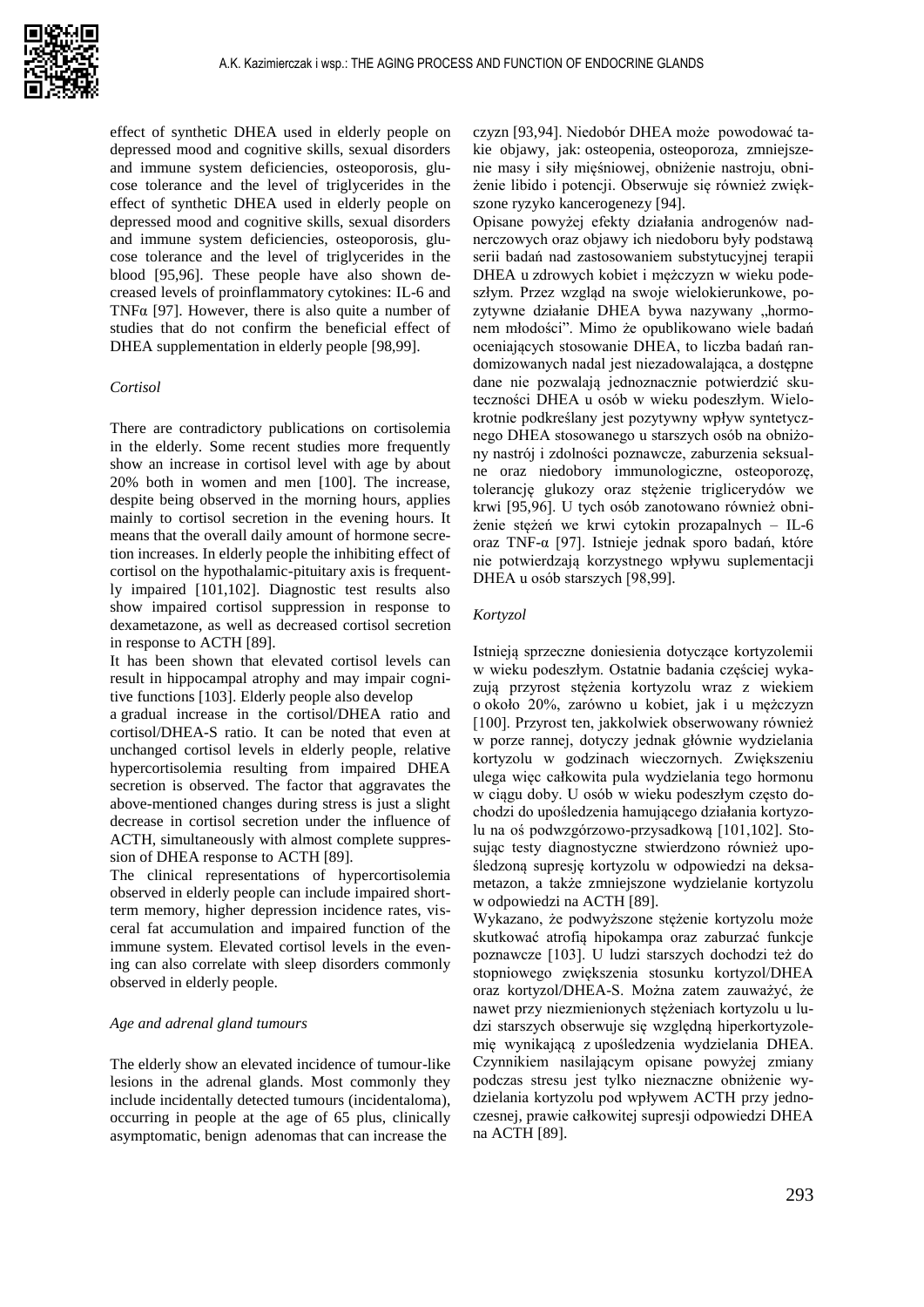

risk of diabetes, abdominal obesity, hypertension and osteoporosis after tumour autonomization [104,105, 106].

Klinicznymi wykładnikami hiperkortyzolemii, obserwowanymi w wieku podeszłym, mogą być między innymi pogorszenie pamięci krótkotrwałej, zwiększona zapadalność na depresję, gromadzenie tłuszczu trzewnego, upośledzenie funkcjonowania układu odpornościowego. Podwyższone stężenie kortyzolu w godzinach wieczornych może też wiązać się z zaburzeniami snu obserwowanymi często w wieku podeszłym.

#### *Wiek a guzy nadnerczy*

U osób starszych obserwuje się zwiększone występowanie zmian guzowatych w nadnerczach. Najczęściej są to guzy wykrywane przypadkowo (*incidentaloma*), pojawiające się u osób po 65 r.ż., nieme klinicznie, łagodne gruczolaki, które w przypadku autonomizacji guzka mogą zwiększać ryzyko cukrzycy, otyłości brzusznej, nadciśnienia i osteoporozy [104,105,106].

## **P IŚM IENN ICTWO**

**1.** Finkelstein J.W., Roffwarg H.P., Boyar R.M., Kream J., Hellman L. Age-related change in the twenty-four-hour spontaneous secretion of growth hormone. J. Clin. Endocrinol. Metab. 1972; 35(5): 665–670.

**2.** Brook C.G., Hindmarsh P.C. The somatotropic axis in puberty. Endocrinol. Metab. Clin. North. Am. 1992; 21(4): 767–782.

**3.** Iranmanesh A., Lizarralde G., Veldhuis J.D. Age and relative adiposity are specific negative determinants of the frequency and amplitude of growth hormone (GH) secretory bursts and the half-life of endogenous GH in healthy men. J. Clin. Endocrinol. Metab. 1991; 73(5): 1081-1088.

**4.** Mace J.W, Gotlin R.W., Beck P. Sleep related human growth hormone (GH) release: a test of physiologic growth hormone secretion in children. J. Clin. Endocrinol. Metab. 1972; 34(2): 339–341.

**5.** Weltman A., Weltman J.Y., Hartman M.L., [Abbott R.D.,](https://www.ncbi.nlm.nih.gov/pubmed/?term=Abbott%20RD%5BAuthor%5D&cauthor=true&cauthor_uid=8126124) [Rogol A.D.,](https://www.ncbi.nlm.nih.gov/pubmed/?term=Rogol%20AD%5BAuthor%5D&cauthor=true&cauthor_uid=8126124) [Evans W.S.](https://www.ncbi.nlm.nih.gov/pubmed/?term=Evans%20WS%5BAuthor%5D&cauthor=true&cauthor_uid=8126124), [Veldhuis J.D.](https://www.ncbi.nlm.nih.gov/pubmed/?term=Veldhuis%20JD%5BAuthor%5D&cauthor=true&cauthor_uid=8126124) Relationship between age, percentage body fat, fitness, and 24-hour growth hormone release in healthy young adults: effects of gender. J. Clin. Endocrinol. Metab. 1994; 78(3): 543–548.

**6.** Corpas E., Harman S.M., Pineyro M.A., Roberson R., Blackman M.R. Continuous subcutaneous infusions of growth hormone (GH) releasing hormone 1–44 for 14 days increase GH and insulin-like growth factor-I levels in old men. J. Clin. Endocrinol. Metab. 1993; 76(1): 134–138.

**7.** Toogood A.A., O'Neill P.A., Shalet S.M. Beyond the somatopause: growth hormone deficiency in adults over the age of 60 years. J. Clin. Endocrinol. Metab. 1996; 81(2): 460–465.

**8.** Rudman D., Kutner M.H., Rogers C.M., Lubin M.F., Fleming G.A., Bain R.P. Impaired Growth Hormone Secretion in the Adult Population. J. Clin. Invest. 1981; 67(5): 1361–1369.

**9.** Ho K.Y., Evans W.S., Blizzard R.M., [Veldhuis J.D.,](https://www.ncbi.nlm.nih.gov/pubmed/?term=Veldhuis%20JD%5BAuthor%5D&cauthor=true&cauthor_uid=3782436) [Merriam G.R.,](https://www.ncbi.nlm.nih.gov/pubmed/?term=Merriam%20GR%5BAuthor%5D&cauthor=true&cauthor_uid=3782436) [Samojlik E.,](https://www.ncbi.nlm.nih.gov/pubmed/?term=Samojlik%20E%5BAuthor%5D&cauthor=true&cauthor_uid=3782436) [Furlanetto R.](https://www.ncbi.nlm.nih.gov/pubmed/?term=Furlanetto%20R%5BAuthor%5D&cauthor=true&cauthor_uid=3782436)[, Rogol A.D.,](https://www.ncbi.nlm.nih.gov/pubmed/?term=Rogol%20AD%5BAuthor%5D&cauthor=true&cauthor_uid=3782436) [Kaiser D.L.,](https://www.ncbi.nlm.nih.gov/pubmed/?term=Kaiser%20DL%5BAuthor%5D&cauthor=true&cauthor_uid=3782436) [Thorner M.O.](https://www.ncbi.nlm.nih.gov/pubmed/?term=Thorner%20MO%5BAuthor%5D&cauthor=true&cauthor_uid=3782436) Effects of sex and age on the 24-hour profile of growth hormone secretion in man: importance of endogenous estradiol concentrations. J. Clin. Endocrinol. Metab. 1987; 64(1): 51–58.

**10.** Bartke A., Westbrook R., Sun L., Ratajczak M. Links between growth hormone and aging. Endokrynol. Pol. 2013; 64(1): 46-52.

**11.** Meites J. Role of hypothalamic catecholamines in aging processes. Acta Endocrinol. (Copenh.) 1991; 125(Suppl. 1): 98–103.

**12.** O'Connor K.G., Tobin J.D., Harman S.M.[, Plato C.C.,](https://www.ncbi.nlm.nih.gov/pubmed/?term=Plato%20CC%5BAuthor%5D&cauthor=true&cauthor_uid=9597048) [Roy T.A.,](https://www.ncbi.nlm.nih.gov/pubmed/?term=Roy%20TA%5BAuthor%5D&cauthor=true&cauthor_uid=9597048) [Sher](https://www.ncbi.nlm.nih.gov/pubmed/?term=Sherman%20SS%5BAuthor%5D&cauthor=true&cauthor_uid=9597048)[man S.S.,](https://www.ncbi.nlm.nih.gov/pubmed/?term=Sherman%20SS%5BAuthor%5D&cauthor=true&cauthor_uid=9597048) [Blackman M.R.](https://www.ncbi.nlm.nih.gov/pubmed/?term=Blackman%20MR%5BAuthor%5D&cauthor=true&cauthor_uid=9597048) Serum levels of insulin-like growth factor-I are related to age and not to body composition in healthy women and men. J. Gerontol. A. Biol. Sci. Med. Sci. 1998; 53: 176–182.

**13.** Muller A.P., Fernandez A.M., Haas C., Zimmer E., Portela L.V., Torres-Aleman I. Reduced brain insulin-like growth factor I function during aging. Mol. Cell. Neurosci. 2012; 49(1): 9–12.

**14.** Corpas E., Harman S.M., Blackman M.R. Human growth hormone and human aging[. Endocr. Rev. 1](http://www.ncbi.nlm.nih.gov/pubmed/8491152)993; 14(1): 20–39.

**15.** Paolisso G., Ammendola S., Del Buono A., [Gambardella A.](https://www.ncbi.nlm.nih.gov/pubmed/?term=Gambardella%20A%5BAuthor%5D&cauthor=true&cauthor_uid=9215295), [Riondino](https://www.ncbi.nlm.nih.gov/pubmed/?term=Riondino%20M%5BAuthor%5D&cauthor=true&cauthor_uid=9215295)  [M.,](https://www.ncbi.nlm.nih.gov/pubmed/?term=Riondino%20M%5BAuthor%5D&cauthor=true&cauthor_uid=9215295) [Tagliamonte M.R.,](https://www.ncbi.nlm.nih.gov/pubmed/?term=Tagliamonte%20MR%5BAuthor%5D&cauthor=true&cauthor_uid=9215295) [Rizzo M.R.,](https://www.ncbi.nlm.nih.gov/pubmed/?term=Rizzo%20MR%5BAuthor%5D&cauthor=true&cauthor_uid=9215295) [Carella C.,](https://www.ncbi.nlm.nih.gov/pubmed/?term=Carella%20C%5BAuthor%5D&cauthor=true&cauthor_uid=9215295) [Varricchio M.](https://www.ncbi.nlm.nih.gov/pubmed/?term=Varricchio%20M%5BAuthor%5D&cauthor=true&cauthor_uid=9215295) Serum levels of insulin-like growth factor-I (IGF-1) and IGF-1 binding protein-3 in healthy centenarians: relationship with plasma leptin and lipid concentrations, insulin action and cognitive functions. J. Clin. Endocrinol. Metab. 1997; 82(7): 2204–2209.

**16.** Rudman D., Feller A.G., Nagraj H.S., [Gergans G.A.,](https://www.ncbi.nlm.nih.gov/pubmed/?term=Gergans%20GA%5BAuthor%5D&cauthor=true&cauthor_uid=2355952) [Lalitha P.Y.,](https://www.ncbi.nlm.nih.gov/pubmed/?term=Lalitha%20PY%5BAuthor%5D&cauthor=true&cauthor_uid=2355952) [Goldberg A.F.](https://www.ncbi.nlm.nih.gov/pubmed/?term=Goldberg%20AF%5BAuthor%5D&cauthor=true&cauthor_uid=2355952)[, Schlenker R.A.,](https://www.ncbi.nlm.nih.gov/pubmed/?term=Schlenker%20RA%5BAuthor%5D&cauthor=true&cauthor_uid=2355952) [Cohn L.,](https://www.ncbi.nlm.nih.gov/pubmed/?term=Cohn%20L%5BAuthor%5D&cauthor=true&cauthor_uid=2355952) [Rudman I.W.,](https://www.ncbi.nlm.nih.gov/pubmed/?term=Rudman%20IW%5BAuthor%5D&cauthor=true&cauthor_uid=2355952) [Mattson D.E.](https://www.ncbi.nlm.nih.gov/pubmed/?term=Mattson%20DE%5BAuthor%5D&cauthor=true&cauthor_uid=2355952) Effects of human growth hormone in men over 60 years old. N. Engl. J. Med. 1990;  $323(1): 1-6.$ 

**17.** Hull K.L., Harvey S. Growth hormone therapy and quality of life: possibilities, pitfalls and mechanisms. J. Endocrinol. 2003; 179: 311–333.

**18.** Simpson H., Savine R., [Sönksen P.,](https://www.ncbi.nlm.nih.gov/pubmed/?term=S%C3%B6nksen%20P%5BAuthor%5D&cauthor=true&cauthor_uid=12127299) [Bengtsson B.A.,](https://www.ncbi.nlm.nih.gov/pubmed/?term=Bengtsson%20BA%5BAuthor%5D&cauthor=true&cauthor_uid=12127299) [Carlsson L.,](https://www.ncbi.nlm.nih.gov/pubmed/?term=Carlsson%20L%5BAuthor%5D&cauthor=true&cauthor_uid=12127299) [Christiansen J.S.,](https://www.ncbi.nlm.nih.gov/pubmed/?term=Christiansen%20JS%5BAuthor%5D&cauthor=true&cauthor_uid=12127299) [Clemmons D.,](https://www.ncbi.nlm.nih.gov/pubmed/?term=Clemmons%20D%5BAuthor%5D&cauthor=true&cauthor_uid=12127299) [Cohen P.,](https://www.ncbi.nlm.nih.gov/pubmed/?term=Cohen%20P%5BAuthor%5D&cauthor=true&cauthor_uid=12127299) [Hintz R.,](https://www.ncbi.nlm.nih.gov/pubmed/?term=Hintz%20R%5BAuthor%5D&cauthor=true&cauthor_uid=12127299) [Ho K.,](https://www.ncbi.nlm.nih.gov/pubmed/?term=Ho%20K%5BAuthor%5D&cauthor=true&cauthor_uid=12127299) [Mullis P.,](https://www.ncbi.nlm.nih.gov/pubmed/?term=Mullis%20P%5BAuthor%5D&cauthor=true&cauthor_uid=12127299) [Robinson I.,](https://www.ncbi.nlm.nih.gov/pubmed/?term=Robinson%20I%5BAuthor%5D&cauthor=true&cauthor_uid=12127299) [Strasburger C.,](https://www.ncbi.nlm.nih.gov/pubmed/?term=Strasburger%20C%5BAuthor%5D&cauthor=true&cauthor_uid=12127299) [Tanaka T.,](https://www.ncbi.nlm.nih.gov/pubmed/?term=Tanaka%20T%5BAuthor%5D&cauthor=true&cauthor_uid=12127299) [Thorner M.](https://www.ncbi.nlm.nih.gov/pubmed/?term=Thorner%20M%5BAuthor%5D&cauthor=true&cauthor_uid=12127299) Growth hormone replacement therapy for adults: into the new millennium. Growth Horm IGF Res 2002; 12: 1–33.

**19.** Liu H., Bravata D.M., Olkin I. [Nayak S.,](https://www.ncbi.nlm.nih.gov/pubmed/?term=Nayak%20S%5BAuthor%5D&cauthor=true&cauthor_uid=17227934) [Roberts B.,](https://www.ncbi.nlm.nih.gov/pubmed/?term=Roberts%20B%5BAuthor%5D&cauthor=true&cauthor_uid=17227934) [Garber A.M.,](https://www.ncbi.nlm.nih.gov/pubmed/?term=Garber%20AM%5BAuthor%5D&cauthor=true&cauthor_uid=17227934) [Hoffman A.R.](https://www.ncbi.nlm.nih.gov/pubmed/?term=Hoffman%20AR%5BAuthor%5D&cauthor=true&cauthor_uid=17227934) Systematic review: the safety and efficacy of growth hormone in the healthy elderly. Ann. Int. Med. 2007; 146: 104–115.

**20.** Denham M.J., Wills E.J. A clinico-pathological survey of thyroid glands in old age. Gerontology 1980; 26(3): 160–166.

**21.** Lewiński A., Sewerynek E. Gruczoł tarczowy – zmiany struktury i funkcji gruczołu w przebiegu procesu starzenia. Przew. Lek. 2000; 4: 90–93. **22.** Harach H.R. Age, sex and C cells: what about the human thyroid follicle with acid mucin and solid cell nests. J. Clin. Endocrinol. Metab. 1997; 82(12): 4274.

**23.** Czerwińska E., Walicka M., Marcinowska-Suchowierska E. Zaburzenia czynności tarczycy u osób w wieku podeszłym. Post. N. Med. 2011; 5: 366– 371.

**24.** Wenzel K.W., Horn W.R. Triiodothyronine (T3) and thyroxine (T4) kinetics in aged men. Excerpta. Med. 1976; 378: 270–273.

**25.** Peeters R.P., Debaveye Y., Fliers E., Visser T.J. Changes within the thyroid axis during critical illness. Crit. Care Clin. 2006; 22(1): 41–55.

**26.** Mariotti S., Franceschi C., Cossarizza A., Pinchera A. The aging thyroid. Endocr. Rev. 1995; 16(6): 686–715.

**27.** Mariotti S., Barbesino G., Caturegli P.[, Bartalena L.](https://www.ncbi.nlm.nih.gov/pubmed/?term=Bartalena%20L%5BAuthor%5D&cauthor=true&cauthor_uid=8077303)[, Sansoni P.](https://www.ncbi.nlm.nih.gov/pubmed/?term=Sansoni%20P%5BAuthor%5D&cauthor=true&cauthor_uid=8077303)[, Fagnoni](https://www.ncbi.nlm.nih.gov/pubmed/?term=Fagnoni%20F%5BAuthor%5D&cauthor=true&cauthor_uid=8077303)  [F.,](https://www.ncbi.nlm.nih.gov/pubmed/?term=Fagnoni%20F%5BAuthor%5D&cauthor=true&cauthor_uid=8077303) [Monti D.,](https://www.ncbi.nlm.nih.gov/pubmed/?term=Monti%20D%5BAuthor%5D&cauthor=true&cauthor_uid=8077303) [Fagiolo U.,](https://www.ncbi.nlm.nih.gov/pubmed/?term=Fagiolo%20U%5BAuthor%5D&cauthor=true&cauthor_uid=8077303) [Franceschi C.,](https://www.ncbi.nlm.nih.gov/pubmed/?term=Franceschi%20C%5BAuthor%5D&cauthor=true&cauthor_uid=8077303) [Pinchera A.](https://www.ncbi.nlm.nih.gov/pubmed/?term=Pinchera%20A%5BAuthor%5D&cauthor=true&cauthor_uid=8077303) Complex alteration of thyroid function in healthy centenarians. J. Clin. Endocrinol. Metab. 1993; 77(5): 1130–1134.

**28.** Mariotti S. Thyroid function and aging: do serum 3,5,3'triiodothyronine and thyroid-stimulating hormone concentrations give the Janus response? J. Clin. Endocrinol. Metab. 2005; 90: 6735–6737.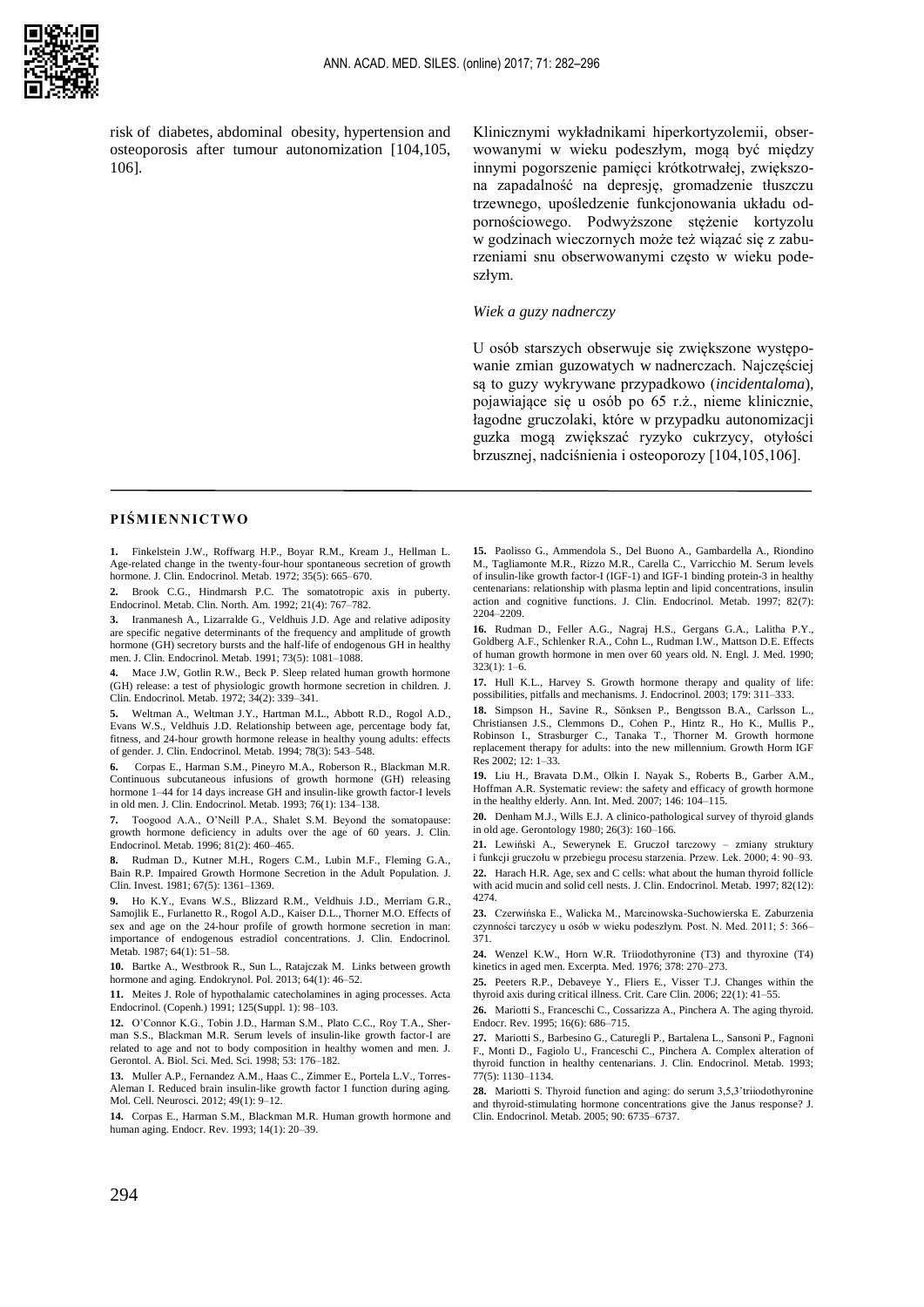

**29.** Peeters R.P. Thyroid function and longevity: new insights into an old dilemma. J. Clin. Endocrinol. Metab. 2009; 94: 4658–4660.

**30.** Będzińska B., Tworowska U., Kluba R., Demissie M. Zmiany stężenia hormonów tarczycowych w chorobach nietarczycowych – euthyroid sik syndrome. Adv. Clin. Exp. Med. 2000; 9(4): 383–391.

**31.** Karpińska J., Kryszałowicz B., Błachowicz A., Franek E. Pierwotne, wtórne i jatrogenne zaburzenia czynności tarczycy. Chor. Serca Naczyń 2007; 4(1): 48–53.

**32.** Fadejew V. Kliniczne aspekty chorób tarczycy w starszym wieku. Thyroid International 2008; 2: 3–13.

**33.** Sawin C.T., Bigos S.T., Land S., Bacharach P. The aging thyroid. Relationship between elevated serum thyrotropin level and thyroid antibodies in elderly patients. Am. J. Med. 1985; 79(5): 591–595.

**34.** Olsson T., Viitanen M., Hagg E., [Asplund K.,](https://www.ncbi.nlm.nih.gov/pubmed/?term=Asplund%20K%5BAuthor%5D&cauthor=true&cauthor_uid=2792782) [Grankvist K.,](https://www.ncbi.nlm.nih.gov/pubmed/?term=Grankvist%20K%5BAuthor%5D&cauthor=true&cauthor_uid=2792782) [Eriksson S.,](https://www.ncbi.nlm.nih.gov/pubmed/?term=Eriksson%20S%5BAuthor%5D&cauthor=true&cauthor_uid=2792782) [Gustafson Y.](https://www.ncbi.nlm.nih.gov/pubmed/?term=Gustafson%20Y%5BAuthor%5D&cauthor=true&cauthor_uid=2792782) Hormones in "young" and "old" elderly: npituitary-thyroid and pituitary-adrenal axes. Gerontology 1989; 35(2–3): 144–152.

**35.** Zgliczyński W. Algorytmy postępowania diagnostyczno-terapeutycznego w endokrynologii. Med. Dypl. Zeszyt edukacyjny 2008; 7(10).

**36.** Krysiak R., Okopień B., Herman Z.S. Subclinical thyroid disorders. Pol. Merkur Lekarski 2006; 126: 573–578.

**37.** Ceresini G., Morganti S., Maggio M.[, Usberti E.,](https://www.ncbi.nlm.nih.gov/pubmed/?term=Usberti%20E%5BAuthor%5D&cauthor=true&cauthor_uid=20518189) [Fiorino I.,](https://www.ncbi.nlm.nih.gov/pubmed/?term=Fiorino%20I%5BAuthor%5D&cauthor=true&cauthor_uid=20518189) [Artoni A.,](https://www.ncbi.nlm.nih.gov/pubmed/?term=Artoni%20A%5BAuthor%5D&cauthor=true&cauthor_uid=20518189) [Teresi G.,](https://www.ncbi.nlm.nih.gov/pubmed/?term=Teresi%20G%5BAuthor%5D&cauthor=true&cauthor_uid=20518189) [Belli S.,](https://www.ncbi.nlm.nih.gov/pubmed/?term=Belli%20S%5BAuthor%5D&cauthor=true&cauthor_uid=20518189) [Ridolfi V.,](https://www.ncbi.nlm.nih.gov/pubmed/?term=Ridolfi%20V%5BAuthor%5D&cauthor=true&cauthor_uid=20518189) [Valenti G.](https://www.ncbi.nlm.nih.gov/pubmed/?term=Valenti%20G%5BAuthor%5D&cauthor=true&cauthor_uid=20518189), [Ceda G.P.](https://www.ncbi.nlm.nih.gov/pubmed/?term=Ceda%20GP%5BAuthor%5D&cauthor=true&cauthor_uid=20518189) Subclinical thyroid disease in elderly subjects. Acta Biomed. 2010; 81(Suppl 1): 31–36.

**38.** Canaris G.J., Manowitz N.R., Mayor G., Ridgway E.C. The Colorado thyroid disease prevalence study. Arch. Intern. Med. 2000; 160(4): 526–534.

**39.** Biondi B., Cooper D.S. The clinical significance of subclinical thyroid dysfunction. Endocr. Rev. 2008; 29(1): 76–131.

**40.** Hoogendoorn E.H., Hermus A.R., de Vegt F., [Ross H.A.,](https://www.ncbi.nlm.nih.gov/pubmed/?term=Ross%20HA%5BAuthor%5D&cauthor=true&cauthor_uid=16254196) [Verbeek A.L.,](https://www.ncbi.nlm.nih.gov/pubmed/?term=Verbeek%20AL%5BAuthor%5D&cauthor=true&cauthor_uid=16254196) [Kiemeney L.A.,](https://www.ncbi.nlm.nih.gov/pubmed/?term=Kiemeney%20LA%5BAuthor%5D&cauthor=true&cauthor_uid=16254196) [Swinkels D.W.,](https://www.ncbi.nlm.nih.gov/pubmed/?term=Swinkels%20DW%5BAuthor%5D&cauthor=true&cauthor_uid=16254196) [Sweep F.C.,](https://www.ncbi.nlm.nih.gov/pubmed/?term=Sweep%20FC%5BAuthor%5D&cauthor=true&cauthor_uid=16254196) [den Heijer M.](https://www.ncbi.nlm.nih.gov/pubmed/?term=den%20Heijer%20M%5BAuthor%5D&cauthor=true&cauthor_uid=16254196) Thyroid function and prevalence of anti-thyroperoxydase antibodies in a population with borderline sufficient iodine intake: influences of age and sex. Clin. Chem. 2006; 52(1): 104–111.

**41.** Vanderpump M.P.J., Tunbridge W.M.G., French J.M., [Appleton D.,](https://www.ncbi.nlm.nih.gov/pubmed/?term=Appleton%20D%5BAuthor%5D&cauthor=true&cauthor_uid=7641412) [Bates D.,](https://www.ncbi.nlm.nih.gov/pubmed/?term=Bates%20D%5BAuthor%5D&cauthor=true&cauthor_uid=7641412) [Clark F.,](https://www.ncbi.nlm.nih.gov/pubmed/?term=Clark%20F%5BAuthor%5D&cauthor=true&cauthor_uid=7641412) [Grimley Evans J.,](https://www.ncbi.nlm.nih.gov/pubmed/?term=Grimley%20Evans%20J%5BAuthor%5D&cauthor=true&cauthor_uid=7641412) [Hasan D.M.](https://www.ncbi.nlm.nih.gov/pubmed/?term=Hasan%20DM%5BAuthor%5D&cauthor=true&cauthor_uid=7641412)[, Rodgers H.](https://www.ncbi.nlm.nih.gov/pubmed/?term=Rodgers%20H%5BAuthor%5D&cauthor=true&cauthor_uid=7641412)[, Tunbridge F.](https://www.ncbi.nlm.nih.gov/pubmed/?term=Tunbridge%20F%5BAuthor%5D&cauthor=true&cauthor_uid=7641412)  et al. The incidence of thyroid disorders in the community: a twenty-year follow-up of the Whickham Survey. Clin. Endocrinol. 1995; 43(1): 55–68.

**42.** Hollowell J.G., Staehling N.W., Flanders W.D., [Hannon W.H.,](https://www.ncbi.nlm.nih.gov/pubmed/?term=Hannon%20WH%5BAuthor%5D&cauthor=true&cauthor_uid=11836274) [Gunter](https://www.ncbi.nlm.nih.gov/pubmed/?term=Gunter%20EW%5BAuthor%5D&cauthor=true&cauthor_uid=11836274)  [E.W.,](https://www.ncbi.nlm.nih.gov/pubmed/?term=Gunter%20EW%5BAuthor%5D&cauthor=true&cauthor_uid=11836274) [Spencer C.A.,](https://www.ncbi.nlm.nih.gov/pubmed/?term=Spencer%20CA%5BAuthor%5D&cauthor=true&cauthor_uid=11836274) [Braverman L.E.](https://www.ncbi.nlm.nih.gov/pubmed/?term=Braverman%20LE%5BAuthor%5D&cauthor=true&cauthor_uid=11836274) Serum TSH, T4, and Thyroid Antibodies in the in the United States Population (1988 to 1994): National Health and Nutrition Examination Survey (NHANES III). J. Clin. Endocrinol. Metab. 2002; 87(2): 489–499.

**43.** Grzesiuk W., Łazęcki D. Subkliniczna nadczynność i niedoczynność tarczycy. Endokrynol. Pol. 1997; 48: 105–111.

**44.** Razvi S., Shakoor A., Vanderpump M., [Weaver J.U.,](https://www.ncbi.nlm.nih.gov/pubmed/?term=Weaver%20JU%5BAuthor%5D&cauthor=true&cauthor_uid=18505765) [Pearce S.H.](https://www.ncbi.nlm.nih.gov/pubmed/?term=Pearce%20SH%5BAuthor%5D&cauthor=true&cauthor_uid=18505765) The influence of age on the relationship between subclinical hypothyroidism and ischemic heart disease: a metaanalysis. J. Clin. Endocrinol. Metab. 2008; 93(8): 2998–3007.

**45.** Ochs N., Auer R., Bauer D.C., [Nanchen D.,](https://www.ncbi.nlm.nih.gov/pubmed/?term=Nanchen%20D%5BAuthor%5D&cauthor=true&cauthor_uid=18490668) [Gussekloo J.,](https://www.ncbi.nlm.nih.gov/pubmed/?term=Gussekloo%20J%5BAuthor%5D&cauthor=true&cauthor_uid=18490668) [Cornuz J.,](https://www.ncbi.nlm.nih.gov/pubmed/?term=Cornuz%20J%5BAuthor%5D&cauthor=true&cauthor_uid=18490668) [Rodondi N.](https://www.ncbi.nlm.nih.gov/pubmed/?term=Rodondi%20N%5BAuthor%5D&cauthor=true&cauthor_uid=18490668) Meta-analysis: subclinical thyroid dysfunction and the risk for coronary heart disease and mortality. Ann. Intern. Med. 2008; 148(11): 832–  $-845.$ 

**46.** Gussekloo J., van Exel E., de Craen A.J., [Meinders A.E.,](https://www.ncbi.nlm.nih.gov/pubmed/?term=Meinders%20AE%5BAuthor%5D&cauthor=true&cauthor_uid=15572717) [Frölich](https://www.ncbi.nlm.nih.gov/pubmed/?term=Fr%C3%B6lich%20M%5BAuthor%5D&cauthor=true&cauthor_uid=15572717)  [M.](https://www.ncbi.nlm.nih.gov/pubmed/?term=Fr%C3%B6lich%20M%5BAuthor%5D&cauthor=true&cauthor_uid=15572717)[, Westendorp R.G.](https://www.ncbi.nlm.nih.gov/pubmed/?term=Westendorp%20RG%5BAuthor%5D&cauthor=true&cauthor_uid=15572717) Thyroid status, disability and cognitive function, and survival in old age. JAMA 2004; 292(21): 2591–2599.

**47.** Rozing M.P., Westendorp R.G., de Craen A.J., [Frölich M.,](https://www.ncbi.nlm.nih.gov/pubmed/?term=Fr%C3%B6lich%20M%5BAuthor%5D&cauthor=true&cauthor_uid=20018826) [Heijmans](https://www.ncbi.nlm.nih.gov/pubmed/?term=Heijmans%20BT%5BAuthor%5D&cauthor=true&cauthor_uid=20018826)  [B.T.,](https://www.ncbi.nlm.nih.gov/pubmed/?term=Heijmans%20BT%5BAuthor%5D&cauthor=true&cauthor_uid=20018826) [Beekman M.,](https://www.ncbi.nlm.nih.gov/pubmed/?term=Beekman%20M%5BAuthor%5D&cauthor=true&cauthor_uid=20018826) [Wijsman C.,](https://www.ncbi.nlm.nih.gov/pubmed/?term=Wijsman%20C%5BAuthor%5D&cauthor=true&cauthor_uid=20018826) [Mooijaart S.P.](https://www.ncbi.nlm.nih.gov/pubmed/?term=Mooijaart%20SP%5BAuthor%5D&cauthor=true&cauthor_uid=20018826), [Blauw G.J.](https://www.ncbi.nlm.nih.gov/pubmed/?term=Blauw%20GJ%5BAuthor%5D&cauthor=true&cauthor_uid=20018826), [Slagboom P.E,](https://www.ncbi.nlm.nih.gov/pubmed/?term=Slagboom%20PE%5BAuthor%5D&cauthor=true&cauthor_uid=20018826)  [van Heemst D.](https://www.ncbi.nlm.nih.gov/pubmed/?term=van%20Heemst%20D%5BAuthor%5D&cauthor=true&cauthor_uid=20018826) Low serum free triiodothyronine levels mark familial longevity: the Leiden Longevity Study. J. Gerontol. A. Biol. Sci. Med. Sci. 2010; 65(4): 365–368.

**48.** Rozing M.P., Houwing-Duistermaat J.J., Slagboom P.E., [Beekman M.,](https://www.ncbi.nlm.nih.gov/pubmed/?term=Beekman%20M%5BAuthor%5D&cauthor=true&cauthor_uid=20739380) [Frölich M.,](https://www.ncbi.nlm.nih.gov/pubmed/?term=Fr%C3%B6lich%20M%5BAuthor%5D&cauthor=true&cauthor_uid=20739380) [de Craen A.J.,](https://www.ncbi.nlm.nih.gov/pubmed/?term=de%20Craen%20AJ%5BAuthor%5D&cauthor=true&cauthor_uid=20739380) [Westendorp R.G.](https://www.ncbi.nlm.nih.gov/pubmed/?term=Westendorp%20RG%5BAuthor%5D&cauthor=true&cauthor_uid=20739380), [van Heemst D.](https://www.ncbi.nlm.nih.gov/pubmed/?term=van%20Heemst%20D%5BAuthor%5D&cauthor=true&cauthor_uid=20739380) Familial longevity is associated with decreased thyroid function. J. Clin. Endocrinol. Metab. 2010; 95(11): 4979–4984.

**49.** Atzmon G., Barzilai N., Hollowell J.G.[, Surks M.I.,](https://www.ncbi.nlm.nih.gov/pubmed/?term=Surks%20MI%5BAuthor%5D&cauthor=true&cauthor_uid=19158193) [Gabriely I.](https://www.ncbi.nlm.nih.gov/pubmed/?term=Gabriely%20I%5BAuthor%5D&cauthor=true&cauthor_uid=19158193) Extreme longevity is associated with increased serum thyrotropin. J. Clin. Endocrinol. Metab. 2009; 94(4): 1251–1254.

**50.** Van den Beld A.W., Visser T.J., Feelders R.A.[, Grobbee D.E.,](https://www.ncbi.nlm.nih.gov/pubmed/?term=Grobbee%20DE%5BAuthor%5D&cauthor=true&cauthor_uid=16174720) [Lamberts](https://www.ncbi.nlm.nih.gov/pubmed/?term=Lamberts%20SW%5BAuthor%5D&cauthor=true&cauthor_uid=16174720)  [S.W.](https://www.ncbi.nlm.nih.gov/pubmed/?term=Lamberts%20SW%5BAuthor%5D&cauthor=true&cauthor_uid=16174720) Thyroid hormone concentrations, disease, physical function, and mortality in elderly men. J. Clin. Endocrinol. Metab. 2005; 90(12): 6403–6409.

**51.** Hermann J., Heinen E., Kroll H.J., Rudorff K.H., Krüskemper H.L. Thyroid function and thyroid hormone metabolism in elderly people. Low T3 syndrome in old age? Klin. Wochenschr. 1981; 59(7): 315–323.

**52.** Aghini-Lombardi F., Antonangeli L., Martino E., [Vitti P.,](https://www.ncbi.nlm.nih.gov/pubmed/?term=Vitti%20P%5BAuthor%5D&cauthor=true&cauthor_uid=10022416) [Maccherini](https://www.ncbi.nlm.nih.gov/pubmed/?term=Maccherini%20D%5BAuthor%5D&cauthor=true&cauthor_uid=10022416)  [D.](https://www.ncbi.nlm.nih.gov/pubmed/?term=Maccherini%20D%5BAuthor%5D&cauthor=true&cauthor_uid=10022416)[, Leoli F.,](https://www.ncbi.nlm.nih.gov/pubmed/?term=Leoli%20F%5BAuthor%5D&cauthor=true&cauthor_uid=10022416) [Rago T.,](https://www.ncbi.nlm.nih.gov/pubmed/?term=Rago%20T%5BAuthor%5D&cauthor=true&cauthor_uid=10022416) [Grasso L.,](https://www.ncbi.nlm.nih.gov/pubmed/?term=Grasso%20L%5BAuthor%5D&cauthor=true&cauthor_uid=10022416) [Valeriano R.](https://www.ncbi.nlm.nih.gov/pubmed/?term=Valeriano%20R%5BAuthor%5D&cauthor=true&cauthor_uid=10022416)[, Balestrieri A.,](https://www.ncbi.nlm.nih.gov/pubmed/?term=Balestrieri%20A%5BAuthor%5D&cauthor=true&cauthor_uid=10022416) [Pinchera A.](https://www.ncbi.nlm.nih.gov/pubmed/?term=Pinchera%20A%5BAuthor%5D&cauthor=true&cauthor_uid=10022416) The spectrum of thyroid disorders in an iodine-deficient community: the Pescopagano survey. J. Clin. Endocrinol. Metab. 1999; 84: 561–566.

**53.** Sawin C.T., Geller A., Wolf P.A.[, Belanger A.J.](https://www.ncbi.nlm.nih.gov/pubmed/?term=Belanger%20AJ%5BAuthor%5D&cauthor=true&cauthor_uid=7935681)[, Baker E.](https://www.ncbi.nlm.nih.gov/pubmed/?term=Baker%20E%5BAuthor%5D&cauthor=true&cauthor_uid=7935681)[, Bacharach P.,](https://www.ncbi.nlm.nih.gov/pubmed/?term=Bacharach%20P%5BAuthor%5D&cauthor=true&cauthor_uid=7935681) [Wilson P.W.,](https://www.ncbi.nlm.nih.gov/pubmed/?term=Wilson%20PW%5BAuthor%5D&cauthor=true&cauthor_uid=7935681) [Benjamin E.J.,](https://www.ncbi.nlm.nih.gov/pubmed/?term=Benjamin%20EJ%5BAuthor%5D&cauthor=true&cauthor_uid=7935681) [D'Agostino R.B.](https://www.ncbi.nlm.nih.gov/pubmed/?term=D%27Agostino%20RB%5BAuthor%5D&cauthor=true&cauthor_uid=7935681) Low serum thyrotropin concentration as a risk factor for atrial fibrillation in older persons. New Engl. J. Med. 1994; 331: 1249–1252.

**54.** Mudde A.H., Reijnders F.J., Kruseman A.C. Peripheral bone density in women with untreated multinodular goitre. Clin. Endocrinol. (Oxf.) 1992; 37(1): 35–39.

**55.** Ceresini G., Lauretani F., Maggio M.[, Ceda G.P.,](https://www.ncbi.nlm.nih.gov/pubmed/?term=Ceda%20GP%5BAuthor%5D&cauthor=true&cauthor_uid=19054181) [Morganti S.,](https://www.ncbi.nlm.nih.gov/pubmed/?term=Morganti%20S%5BAuthor%5D&cauthor=true&cauthor_uid=19054181) [Usberti](https://www.ncbi.nlm.nih.gov/pubmed/?term=Usberti%20E%5BAuthor%5D&cauthor=true&cauthor_uid=19054181)  [E.](https://www.ncbi.nlm.nih.gov/pubmed/?term=Usberti%20E%5BAuthor%5D&cauthor=true&cauthor_uid=19054181)[, Chezzi C.](https://www.ncbi.nlm.nih.gov/pubmed/?term=Chezzi%20C%5BAuthor%5D&cauthor=true&cauthor_uid=19054181)[, Valcavi R.,](https://www.ncbi.nlm.nih.gov/pubmed/?term=Valcavi%20R%5BAuthor%5D&cauthor=true&cauthor_uid=19054181) [Bandinelli S.](https://www.ncbi.nlm.nih.gov/pubmed/?term=Bandinelli%20S%5BAuthor%5D&cauthor=true&cauthor_uid=19054181)[, Guralnik J.M.,](https://www.ncbi.nlm.nih.gov/pubmed/?term=Guralnik%20JM%5BAuthor%5D&cauthor=true&cauthor_uid=19054181) [Cappola A.R.,](https://www.ncbi.nlm.nih.gov/pubmed/?term=Cappola%20AR%5BAuthor%5D&cauthor=true&cauthor_uid=19054181) [Valenti](https://www.ncbi.nlm.nih.gov/pubmed/?term=Valenti%20G%5BAuthor%5D&cauthor=true&cauthor_uid=19054181)  [G.,](https://www.ncbi.nlm.nih.gov/pubmed/?term=Valenti%20G%5BAuthor%5D&cauthor=true&cauthor_uid=19054181) [Ferrucci L.](https://www.ncbi.nlm.nih.gov/pubmed/?term=Ferrucci%20L%5BAuthor%5D&cauthor=true&cauthor_uid=19054181) Thyroid function abnormalities and cognitive impairment in the elderly. Results of the InChianti Study. J. Am. Geriatr. Soc. 2009; 57(1): 89–93.

**56.** Kalmijn S., Mehta K.M., Pols H.E., [Hofman A.,](https://www.ncbi.nlm.nih.gov/pubmed/?term=Hofman%20A%5BAuthor%5D&cauthor=true&cauthor_uid=11155096) [Drexhage H.A.,](https://www.ncbi.nlm.nih.gov/pubmed/?term=Drexhage%20HA%5BAuthor%5D&cauthor=true&cauthor_uid=11155096) [Breteler M.M.](https://www.ncbi.nlm.nih.gov/pubmed/?term=Breteler%20MM%5BAuthor%5D&cauthor=true&cauthor_uid=11155096) Subclinical hyperthyroidism and the risk of dementia. The Rotterdam study. Clin. Endocrinol. (Oxf.) 2000; 53(6): 733–737.

**57.** Napiórkowska L., Franek E. Rola oznaczania witaminy D w praktyce klinicznej. Chor. Serca Naczyń 2009; 6: 203–210.

**58.** Kupisz-Urbańska M., Galus K. Epidemiologia niedoboru witaminy D u osób w podeszłym wieku – wybrane zagadnienia. Gerontol. Pol. 2011; 19(1): 1–6.

**59.** Warren T.K., Jiang J. The resurgence of the importance of vitamin D in bone health. Asia Pac. J. Clin. Nutr. 2008; 17(S1): 138–142.

**60.** Tukaj C. Właściwy poziom witaminy D warunkiem zachowania zdrowia. Post. Hig. Med. Dosw. 2008; 62: 502–510.

**61.** Bieniek J., Brończyk-Puzoń A., Nowak J., Dittfeld A., Koszowska A., Kulik K. Witamina D – wskaźnik zdrowia u osób starszych w wybranych chorobach neurodegeneracyjnych. Geriatria 2014; 8: 49–55.

**62.** Lips P., van Ginkel F.C., Jongen M.J., [Rubertus F.,](https://www.ncbi.nlm.nih.gov/pubmed/?term=Rubertus%20F%5BAuthor%5D&cauthor=true&cauthor_uid=3687818) [van der Vijgh W.J.,](https://www.ncbi.nlm.nih.gov/pubmed/?term=van%20der%20Vijgh%20WJ%5BAuthor%5D&cauthor=true&cauthor_uid=3687818) [Netelenbos J.C.](https://www.ncbi.nlm.nih.gov/pubmed/?term=Netelenbos%20JC%5BAuthor%5D&cauthor=true&cauthor_uid=3687818) Determinants of vitamin D status in patients with hip fracture and in elderly control subjects. Am. J. Clin. Nutr. 1987; 46(6): 1005–1010.

**63.** Mc Kenna M. Differences in vitamin D status between countries in young and the elderly. Am. J. Med. 1992; 93(1): 69–77.

**64.** Misiorowski W. Rola wapnia i witaminy D i jej aktywnych metabolitów. Prz. Lek. 2004; 10: 97–101.

**65.** Chapuy M.C.[, Schott A.M.](https://www.ncbi.nlm.nih.gov/pubmed/?term=Schott%20AM%5BAuthor%5D&cauthor=true&cauthor_uid=8772587)[, Garnero P.,](https://www.ncbi.nlm.nih.gov/pubmed/?term=Garnero%20P%5BAuthor%5D&cauthor=true&cauthor_uid=8772587) [Hans D.,](https://www.ncbi.nlm.nih.gov/pubmed/?term=Hans%20D%5BAuthor%5D&cauthor=true&cauthor_uid=8772587) [Delmas P.D.](https://www.ncbi.nlm.nih.gov/pubmed/?term=Delmas%20PD%5BAuthor%5D&cauthor=true&cauthor_uid=8772587)[, Meunier](https://www.ncbi.nlm.nih.gov/pubmed/?term=Meunier%20PJ%5BAuthor%5D&cauthor=true&cauthor_uid=8772587)  [P.J.](https://www.ncbi.nlm.nih.gov/pubmed/?term=Meunier%20PJ%5BAuthor%5D&cauthor=true&cauthor_uid=8772587) Healthy elderly French woman living at home have secondary hyperparathyroidism and high bone turnover in winter. J. Clin. Endocrinol. Metab. 1966; 81(3): 1129–1133.

**66.** Zimmerman S.I., Girman C.J., Buie V.C., [Chandler J.,](https://www.ncbi.nlm.nih.gov/pubmed/?term=Chandler%20J%5BAuthor%5D&cauthor=true&cauthor_uid=10367043) [Hawkes W.,](https://www.ncbi.nlm.nih.gov/pubmed/?term=Hawkes%20W%5BAuthor%5D&cauthor=true&cauthor_uid=10367043) [Martin A.,](https://www.ncbi.nlm.nih.gov/pubmed/?term=Martin%20A%5BAuthor%5D&cauthor=true&cauthor_uid=10367043) [Holder L.,](https://www.ncbi.nlm.nih.gov/pubmed/?term=Holder%20L%5BAuthor%5D&cauthor=true&cauthor_uid=10367043) [Hebel J.R.](https://www.ncbi.nlm.nih.gov/pubmed/?term=Hebel%20JR%5BAuthor%5D&cauthor=true&cauthor_uid=10367043)[, Sloane P.D,](https://www.ncbi.nlm.nih.gov/pubmed/?term=Sloane%20PD%5BAuthor%5D&cauthor=true&cauthor_uid=10367043) [Magaziner J.](https://www.ncbi.nlm.nih.gov/pubmed/?term=Magaziner%20J%5BAuthor%5D&cauthor=true&cauthor_uid=10367043) The prevalence of osteoporosis in nursing home residents. Osteoporos. Int. 1999; 9(2): 151–157.

**67.** Ekman A., Michaëlsson K., Ljunghall S., Mallmin H. Almost all instutionalized women are osteoporotic, when measured by heel and finger ultrasound. J. Intern. Med. 2001; 249(2): 173–180.

**68.** Evatt M.L. Parkinson disease: Low vitamin D and Parkinson disease – a causal conundrum. Nat. Rev. Neurol. 2014; 10(1): 8–9.

**69.** Knekt P., Kilkkinen A., Rissanen H., [Marniemi J.,](https://www.ncbi.nlm.nih.gov/pubmed/?term=Marniemi%20J%5BAuthor%5D&cauthor=true&cauthor_uid=20625085) [Sääksjärvi K.,](https://www.ncbi.nlm.nih.gov/pubmed/?term=S%C3%A4%C3%A4ksj%C3%A4rvi%20K%5BAuthor%5D&cauthor=true&cauthor_uid=20625085) [Heliövaara M.](https://www.ncbi.nlm.nih.gov/pubmed/?term=Heli%C3%B6vaara%20M%5BAuthor%5D&cauthor=true&cauthor_uid=20625085) Serum vitamin D and the risk of Parkinson disease. Arch. Neurol. 2010; 67(7): 808–811.

**70.** Zhao Y., Sun Y., Ji H.F., Shen L. Vitamin D levels in Alzheimer's and Parkinson's diseases: a meta-analysis. Nutrition 2013; 29(6): 828–832.

**71.** [Annweiler C.,](https://www.ncbi.nlm.nih.gov/pubmed/?term=Annweiler%20C%5BAuthor%5D&cauthor=true&cauthor_uid=22503994) [Rolland Y.,](https://www.ncbi.nlm.nih.gov/pubmed/?term=Rolland%20Y%5BAuthor%5D&cauthor=true&cauthor_uid=22503994) [Schott A.M.,](https://www.ncbi.nlm.nih.gov/pubmed/?term=Schott%20AM%5BAuthor%5D&cauthor=true&cauthor_uid=22503994) [Blain H.,](https://www.ncbi.nlm.nih.gov/pubmed/?term=Blain%20H%5BAuthor%5D&cauthor=true&cauthor_uid=22503994) [Vellas B.,](https://www.ncbi.nlm.nih.gov/pubmed/?term=Vellas%20B%5BAuthor%5D&cauthor=true&cauthor_uid=22503994) [Herrmann](https://www.ncbi.nlm.nih.gov/pubmed/?term=Herrmann%20FR%5BAuthor%5D&cauthor=true&cauthor_uid=22503994)  [F.R.,](https://www.ncbi.nlm.nih.gov/pubmed/?term=Herrmann%20FR%5BAuthor%5D&cauthor=true&cauthor_uid=22503994) [Beauchet O.](https://www.ncbi.nlm.nih.gov/pubmed/?term=Beauchet%20O%5BAuthor%5D&cauthor=true&cauthor_uid=22503994) Higher vitamin D dietary intake is associated with lower risk of Alzheimer's disease: a 7-year follow-up. J. Gerontol. A. Biol. Sci. Med. Sci. 2012; 67(11): 1205–1211.

**72.** Nowak J.K. Rola witaminy D w chorobach ośrodkowego układu nerwowego. Neuropsychiatr. Neuropsychol. 2012; 7(2): 85–96.

**73.** Hoogendijk J.G.[, Lips P.,](https://www.ncbi.nlm.nih.gov/pubmed/?term=Lips%20P%5BAuthor%5D&cauthor=true&cauthor_uid=18458202) [Dik M.G.,](https://www.ncbi.nlm.nih.gov/pubmed/?term=Dik%20MG%5BAuthor%5D&cauthor=true&cauthor_uid=18458202) [Deeg D.J.](https://www.ncbi.nlm.nih.gov/pubmed/?term=Deeg%20DJ%5BAuthor%5D&cauthor=true&cauthor_uid=18458202)[, Beekman A.T.](https://www.ncbi.nlm.nih.gov/pubmed/?term=Beekman%20AT%5BAuthor%5D&cauthor=true&cauthor_uid=18458202)[, Penninx](https://www.ncbi.nlm.nih.gov/pubmed/?term=Penninx%20BW%5BAuthor%5D&cauthor=true&cauthor_uid=18458202)  [B.W.](https://www.ncbi.nlm.nih.gov/pubmed/?term=Penninx%20BW%5BAuthor%5D&cauthor=true&cauthor_uid=18458202) Depression is associated with decreased 25-Hydroxyvitamin D and increased parathyroid hormone levels in older adults. Arch. Gen. Psychiatry 2008; 65(5): 508–512.

**74.** Zittermann A., Koerfer R. Vitamin D in the prevention and treatment of coronary heart disease. Curr. Opin. Clin. Nutr. Metab. Care 2008; 11(6): 752– –757.

**75.** Van den Bemd G.J., Change G.T. Vitamin D and vitamin D analogs in cancer treatmen. Curr. Drug Targets 2002; 3(1): 85–94.

**76.** Lin R., White J.H. The pleiotropic actions of vitamin D. Bioessays 2004; 26(1): 21–28.

**77.** Wang-Gillam A., Miles D.A., Hutchins L.F. Evaluation of vitamin D deficiency in breast cancer patients on bisphosphonates. Oncologist 2008; 13(7): 821–822.

**78.** Hsu J.Y., Feldman D., McNeal J.E., Peehl D.M. Reduced 1-alpha-hydroxylase activity in human prostate cancer cells correlates with decreased susceptibility to 25-hydroxyvitamin D3-induced growth inhibition. Cancer Res. 2001; 61(7): 2852– 2856.